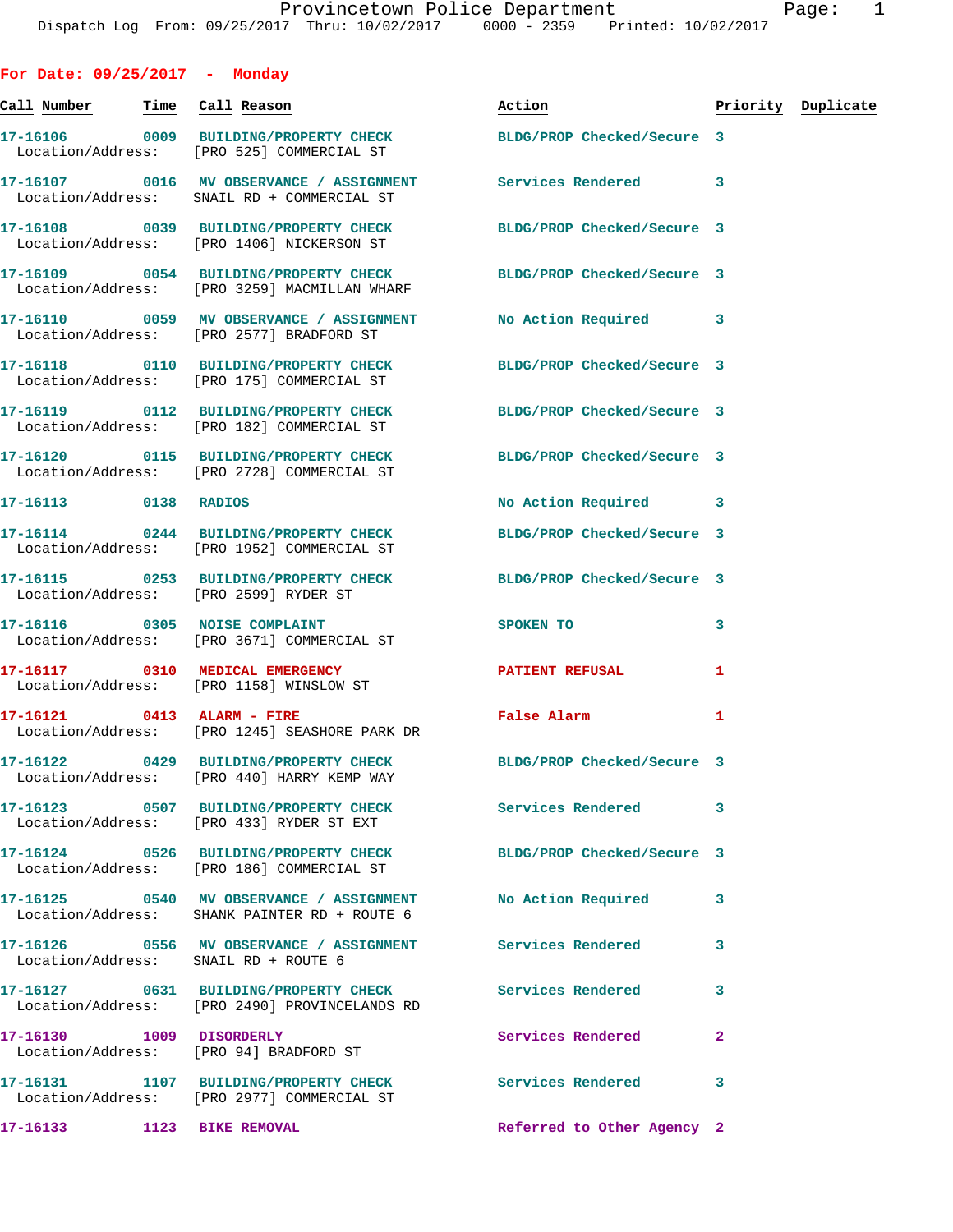|                                                                   | Dispatch Log From: 09/25/2017 Thru: 10/02/2017 0000 - 2359 Printed: 10/02/2017                                | Provincetown Police Department | $\overline{\phantom{a}}^2$<br>Page: |
|-------------------------------------------------------------------|---------------------------------------------------------------------------------------------------------------|--------------------------------|-------------------------------------|
|                                                                   | Location/Address: [PRO 2898] JEROME SMITH RD                                                                  |                                |                                     |
|                                                                   | 17-16132 1125 BUILDING/PROPERTY CHECK Services Rendered 3<br>Location/Address: [PRO 2898] JEROME SMITH RD     |                                |                                     |
|                                                                   | Location/Address: [PRO 526] RYDER ST EXT                                                                      | Services Rendered              | $\overline{2}$                      |
|                                                                   | 17-16138 1332 MV OBSERVANCE / ASSIGNMENT Services Rendered 3<br>Location/Address: [PRO 106] COMMERCIAL ST     |                                |                                     |
| 17-16139    1343    MV STOP<br>Location/Address: PROVINCELANDS RD |                                                                                                               | <b>VERBAL WARNING</b>          | 3                                   |
|                                                                   | 17-16140 1343 SERVE SUMMONS<br>Location/Address: [PRO 120] COMMERCIAL ST                                      | Could Not Locate 3             |                                     |
|                                                                   | 17-16141 1407 FOLLOW UP<br>Location/Address: [PRO 2924] WEST VINE ST                                          | FOLLOW UP                      | $\mathbf{2}$                        |
| 17-16142 1420 ANIMAL CALL                                         | Location/Address: [PRO 75] CAPTAIN BERTIES WAY                                                                | Services Rendered 2            |                                     |
|                                                                   | 17-16143 1435 MEDICAL EMERGENCYDOT<br>Location/Address: [PRO 440] HARRY KEMP WAY                              | Transported to Hospital 1      |                                     |
|                                                                   | 17-16145 1535 MV OBSERVANCE / ASSIGNMENT Services Rendered 3<br>  Location/Address: [PRO 3430] COMMERCIAL ST  |                                |                                     |
|                                                                   | 17-16146 1552 BUILDING/PROPERTY CHECK Services Rendered<br>Location/Address: [PRO 3259] MACMILLAN WHARF       |                                | $\mathbf{3}$                        |
|                                                                   | 17-16147 1606 BIKE GENERAL<br>Location/Address: [PRO 2489] BRADFORD ST                                        | Services Rendered              | $\mathbf{2}$                        |
| Location/Address: [PRO 3440] ROUTE 6                              | 17-16148 1612 MV OBSERVANCE / ASSIGNMENT No Action Required 3                                                 |                                |                                     |
|                                                                   | 17-16150    1617    ALARM - FIRE<br>Location/Address: [PRO 2052] COMMERCIAL ST                                | Peace Restored                 | $\mathbf{1}$                        |
| 17-16151 1627 MV STOP<br>Location/Address: ROUTE 6 + SNAIL RD     |                                                                                                               | <b>VERBAL WARNING</b> 3        |                                     |
|                                                                   | 17-16153 1648 PARK, WALK & TALK<br>Location/Address: [PRO 105] COMMERCIAL ST                                  | No Action Required             | $\mathbf{2}$                        |
|                                                                   | 17-16155    1650    ALARM - GENERAL<br>Location/Address: [PRO 4041] BRADFORD ST                               | SPOKEN TO                      | 1                                   |
|                                                                   | 17-16156 1722 BUILDING/PROPERTY CHECK BLDG/PROP Checked/Secure 3<br>Location/Address: [PRO 4080] RYDER ST EXT |                                |                                     |
|                                                                   | 17-16157 1723 BUILDING/PROPERTY CHECK<br>Location/Address: [PRO 3033] COMMERCIAL ST                           | BLDG/PROP Checked/Secure 3     |                                     |
|                                                                   | 17-16158 1725 BUILDING/PROPERTY CHECK BLDG/PROP Checked/Secure 3<br>Location/Address: [PRO 204] COMMERCIAL ST |                                |                                     |
|                                                                   | 17-16159 1729 BUILDING/PROPERTY CHECK Services Rendered<br>Location/Address: [PRO 433] RYDER ST EXT           |                                | 3                                   |
|                                                                   | 17-16160 1737 PARK, WALK & TALK<br>Location/Address: [PRO 105] COMMERCIAL ST                                  | No Action Required             | $\mathbf{2}$                        |
|                                                                   | 17-16161 1739 BUILDING/PROPERTY CHECK<br>Location/Address: [PRO 4082] GOSNOLD ST                              | BLDG/PROP Checked/Secure 3     |                                     |
|                                                                   | 17-16162 1750 MEDICAL EMERGENCY<br>Location/Address: [PRO 356] COMMERCIAL ST                                  | PATIENT REFUSAL                | $\mathbf{1}$                        |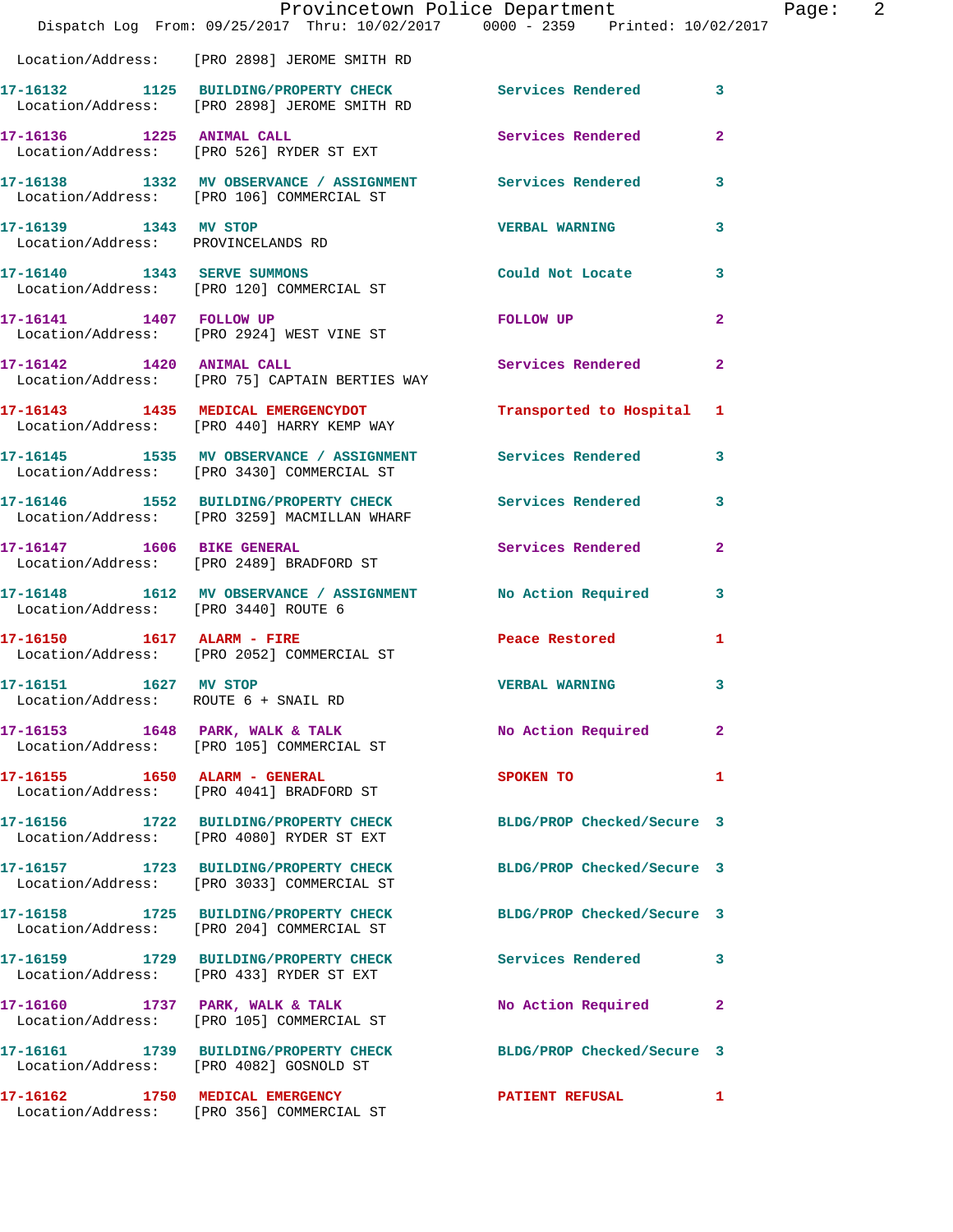|                                                                    | Provincetown Police Department<br>Dispatch Log From: 09/25/2017 Thru: 10/02/2017 0000 - 2359 Printed: 10/02/2017    |                            |              |
|--------------------------------------------------------------------|---------------------------------------------------------------------------------------------------------------------|----------------------------|--------------|
|                                                                    |                                                                                                                     |                            |              |
|                                                                    | 17-16163 1851 BUILDING/PROPERTY CHECK BLDG/PROP Checked/Secure 3<br>Location/Address: [PRO 569] WINSLOW ST          |                            |              |
|                                                                    | 17-16164 1910 ANIMAL CALL<br>Location/Address: [PRO 2499] RACE POINT RD                                             | Referred to Other Agency 2 |              |
|                                                                    | 17-16165 1920 MEDICAL EMERGENCY<br>Location/Address: [PRO 542] SHANK PAINTER RD                                     | Transported to Hospital 1  |              |
|                                                                    | 17-16166 2049 BUILDING/PROPERTY CHECK BLDG/PROP Checked/Secure 3<br>Location/Address: [PRO 526] RYDER ST EXT        |                            |              |
|                                                                    | 17-16167 2058 MV OBSERVANCE / ASSIGNMENT Services Rendered<br>Location/Address: [PRO 106] COMMERCIAL ST             |                            | 3            |
|                                                                    | 17-16169 2120 ALARM - FIRE<br>Location/Address: [PRO 3670] SHANK PAINTER RD                                         | <b>False Alarm</b>         | 1            |
|                                                                    | 17-16170 2136 BUILDING/PROPERTY CHECK BLDG/PROP Checked/Secure 3<br>Location/Address: [PRO 1638] COMMERCIAL ST      |                            |              |
| Location/Address: [PRO 4048] ROUTE 6                               | 17-16171 2154 MV OBSERVANCE / ASSIGNMENT Services Rendered                                                          |                            | 3            |
| 17-16172 2201 MV STOP                                              | Location/Address: [PRO 3004] BRADFORD ST                                                                            | <b>VERBAL WARNING</b>      | 3            |
|                                                                    | 17-16173 2329 BUILDING/PROPERTY CHECK Services Rendered<br>Location/Address: [PRO 3259] MACMILLAN WHARF             |                            | 3            |
| Location/Address: [PRO 16] BRADFORD ST                             | 17-16174 2340 BUILDING/PROPERTY CHECK BLDG/PROP Checked/Secure 3                                                    |                            |              |
|                                                                    | 17-16176 2349 MV OBSERVANCE / ASSIGNMENT Services Rendered<br>Location/Address: [PRO 3430] COMMERCIAL ST + SNAIL RD |                            | 3            |
|                                                                    | 17-16175 2350 MV OBSERVANCE / ASSIGNMENT Services Rendered<br>Location/Address: [PRO 2521] ROUTE 6                  |                            | 3            |
| For Date: $09/26/2017 -$ Tuesday                                   |                                                                                                                     |                            |              |
| 17-16177                                                           | 0018 BUILDING/PROPERTY CHECK<br>Location/Address: [PRO 2898] JEROME SMITH RD                                        | Services Rendered          | 3            |
| 17-16178                                                           | 0018 BUILDING/PROPERTY CHECK<br>Location/Address: [PRO 3259] MACMILLAN WHARF                                        | BLDG/PROP Checked/Secure 3 |              |
| 17-16179 0022 PARK, WALK & TALK<br>Location/Address: COMMERCIAL ST |                                                                                                                     | Services Rendered          | $\mathbf{2}$ |
| 17-16180                                                           | 0023 BUILDING/PROPERTY CHECK<br>Location/Address: [PRO 4082] GOSNOLD ST                                             | BLDG/PROP Checked/Secure 3 |              |
|                                                                    |                                                                                                                     |                            |              |

**17-16181 0040 MV OBSERVANCE / ASSIGNMENT Services Rendered 3**  Location/Address: RYDER ST + BRADFORD ST **17-16183 0106 MV OBSERVANCE / ASSIGNMENT Services Rendered 3**  Location/Address: BRADFORD ST + HOWLAND ST **17-16184 0119 MV STOP VERBAL WARNING 3**  Location/Address: [PRO 57] BRADFORD ST **17-16185 0125 BUILDING/PROPERTY CHECK BLDG/PROP Checked/Secure 3**  Location/Address: [PRO 1638] COMMERCIAL ST

**17-16186 0147 BUILDING/PROPERTY CHECK Services Rendered 3**  Location/Address: [PRO 2194] COMMERCIAL ST **17-16187 0200 BUILDING/PROPERTY CHECK Services Rendered 3**  Location/Address: [PRO 564] BAYBERRY AVE

Page:  $3$ <br>
2017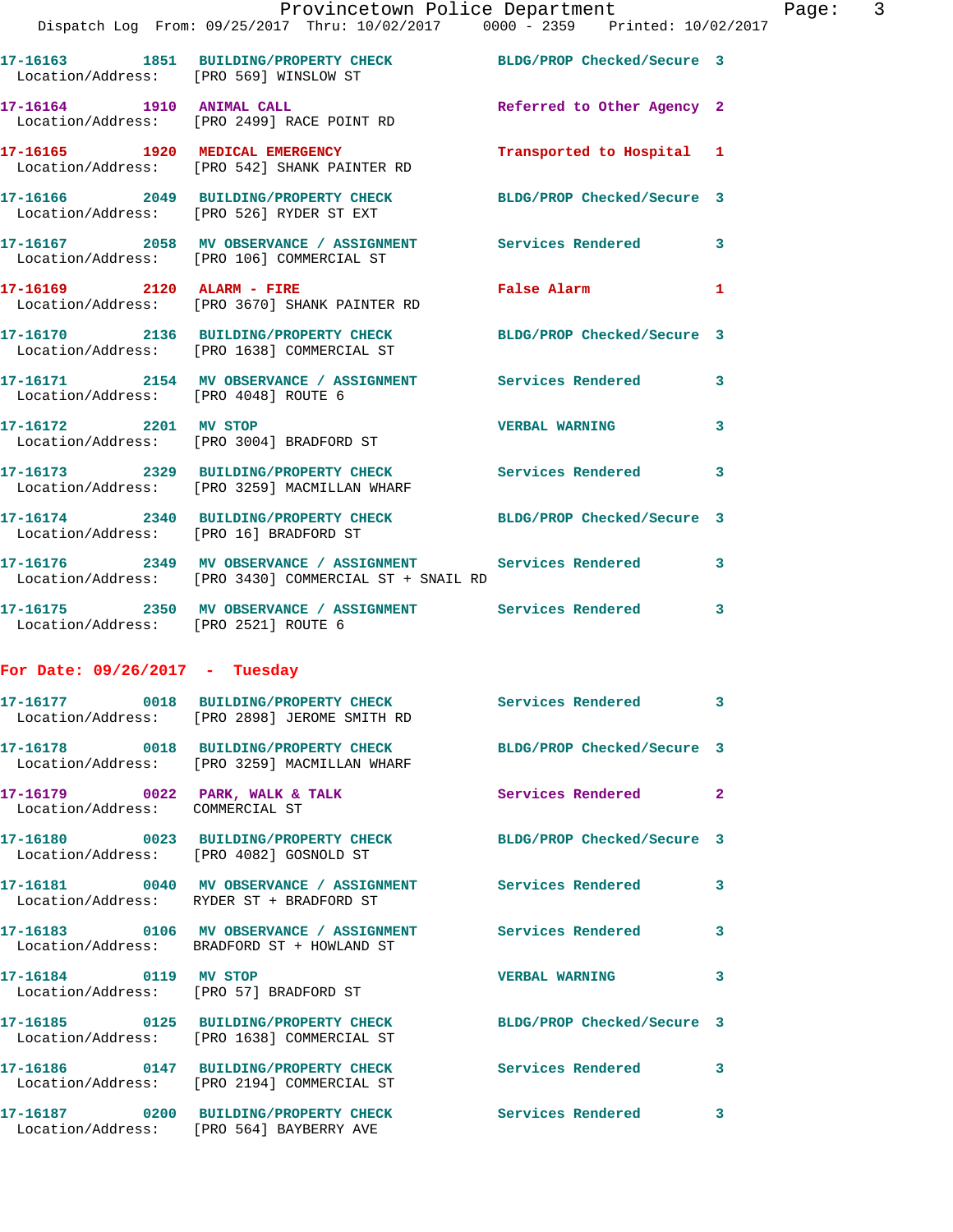|                                                               | 17-16188 0203 BUILDING/PROPERTY CHECK<br>Location/Address: [PRO 444] HIGH POLE HILL                  | BLDG/PROP Checked/Secure 3 |                |
|---------------------------------------------------------------|------------------------------------------------------------------------------------------------------|----------------------------|----------------|
|                                                               | 17-16189 0212 BUILDING/PROPERTY CHECK<br>Location/Address: [PRO 2490] PROVINCELANDS RD               | Services Rendered          | 3              |
|                                                               | Location/Address: [PRO 2540] RACE POINT RD                                                           | Services Rendered          | 3              |
|                                                               | 17-16191 0522 MV OBSERVANCE / ASSIGNMENT Services Rendered<br>Location/Address: [PRO 94] BRADFORD ST |                            | 3              |
|                                                               | 17-16192 0531 MV OBSERVANCE / ASSIGNMENT<br>Location/Address: [PRO 447] JEROME SMITH RD              | <b>Services Rendered</b>   | 3              |
| 17-16193 0602 MV STOP                                         | Location/Address: [PRO 175] COMMERCIAL ST                                                            | No Action Required         | 3              |
| Location/Address: [PRO 2521] ROUTE 6                          | 17-16194 0737 MV OBSERVANCE / ASSIGNMENT                                                             | Services Rendered          | 3              |
|                                                               | 17-16195 0805 BUILDING/PROPERTY CHECK<br>Location/Address: [PRO 3430] COMMERCIAL ST                  | Services Rendered          | 3              |
|                                                               | 17-16197 0815 BUILDING/PROPERTY CHECK<br>Location/Address: [PRO 3259] MACMILLAN WHARF                | Services Rendered          | 3              |
|                                                               | 17-16198 0827 ANIMAL CALL/PET PANTRY<br>Location/Address: [PRO 3296] SHANK PAINTER RD                | Services Rendered          | $\mathbf{2}$   |
|                                                               | 17-16199 0921 MV OBSERVANCE / ASSIGNMENT<br>Location/Address: STANDISH ST + BRADFORD ST              | Services Rendered          | 3              |
| 17-16200 0933 GENERAL INFO                                    |                                                                                                      | Services Rendered          | 3              |
| 17-16201                                                      | 0942 BUILDING/PROPERTY CHECK<br>Location/Address: [PRO 2483] COMMERCIAL ST                           | Services Rendered          | 3              |
|                                                               | 17-16202 0944 BUILDING/PROPERTY CHECK<br>Location/Address: [PRO 3317] CEMETERY RD                    | BLDG/PROP Checked/Secure 3 |                |
|                                                               | 17-16203 0944 BUILDING/PROPERTY CHECK<br>Location/Address: [PRO 3318] CEMETERY RD                    | BLDG/PROP Checked/Secure 3 |                |
| 17-16204 1021 HAZARDS                                         | Location/Address: [PRO 3004] BRADFORD ST                                                             | Referred to Other Agency 2 |                |
| Location/Address: [PRO 2521] ROUTE 6                          | 17-16205 1050 MV OBSERVANCE / ASSIGNMENT Services Rendered                                           |                            | 3              |
| 17-16206 1055 MV STOP<br>Location/Address: [PRO 2521] ROUTE 6 |                                                                                                      | <b>VERBAL WARNING</b>      | 3              |
| 17-16207 1107 BIKE GENERAL                                    | Location/Address: ALLERTON ST + COMMERCIAL ST                                                        | Services Rendered          | $\mathbf{2}$   |
|                                                               | 17-16208 1108 MEDICAL EMERGENCY/DOT<br>Location/Address: [PRO 440] HARRY KEMP WAY                    | Transported to Hospital    | $\mathbf{1}$   |
| Location/Address: [PRO 4048] ROUTE 6                          | 17-16209 1132 MV OBSERVANCE / ASSIGNMENT                                                             | Services Rendered          | $\mathbf{3}$   |
|                                                               | 17-16210 1136 MEDICAL EMERGENCY<br>Location/Address: [PRO 105] COMMERCIAL ST                         | Transported to Hospital 1  |                |
| 17-16211 1148 ANIMAL CALL                                     | Location/Address: [PRO 638] COMMERCIAL ST                                                            | Services Rendered          | $\overline{2}$ |
|                                                               | 17-16212 1214 MV OBSERVANCE / ASSIGNMENT Services Rendered 3                                         |                            |                |

Location/Address: [PRO 3430] COMMERCIAL ST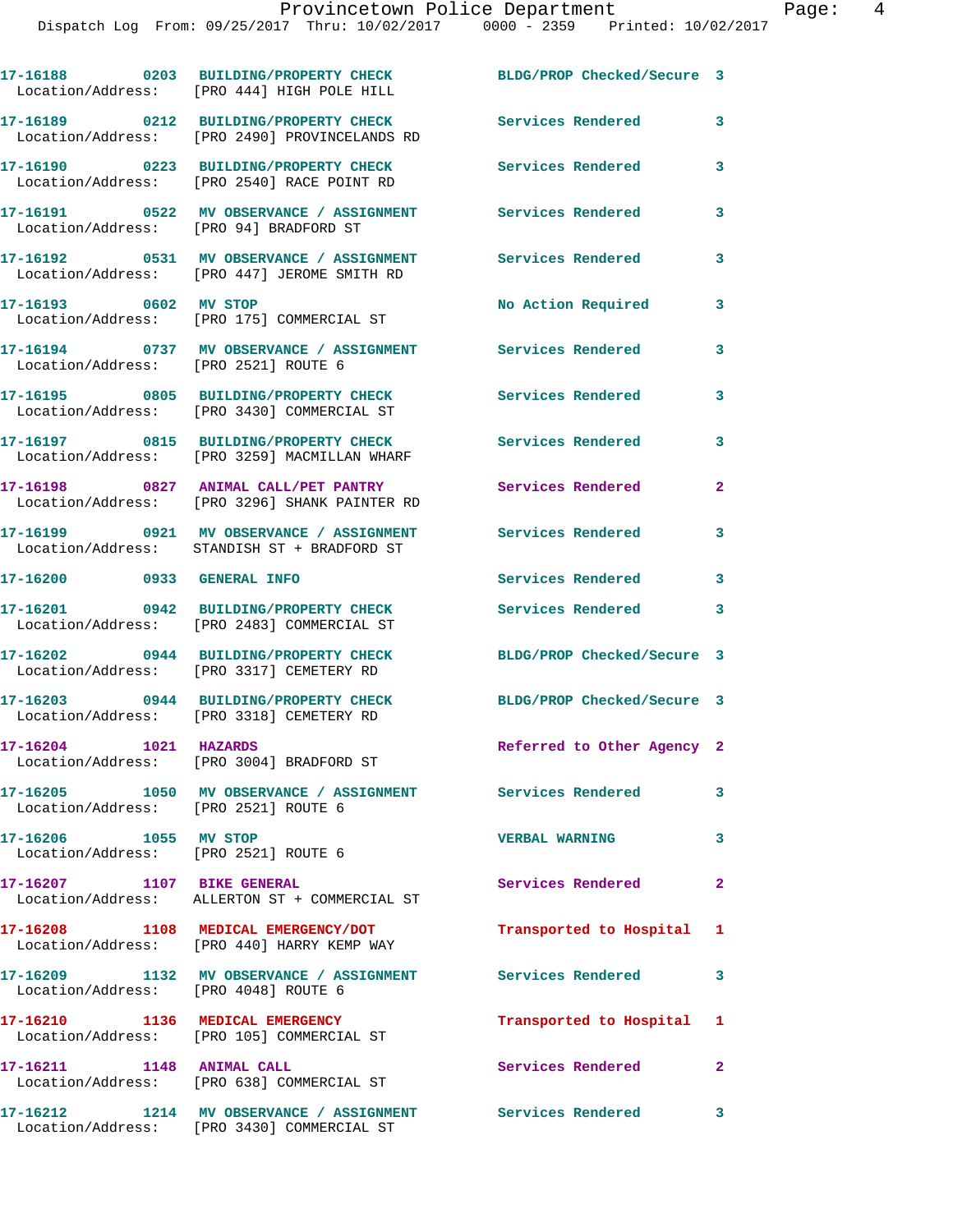| 17-16213 1231 HAZARDS                                     |                                                                                                           | Removed Hazard             | $\mathbf{2}$            |
|-----------------------------------------------------------|-----------------------------------------------------------------------------------------------------------|----------------------------|-------------------------|
|                                                           | Location/Address: [PRO 3004] BRADFORD ST                                                                  |                            |                         |
|                                                           | 17-16214 1311 PARK, WALK & TALK<br>Location/Address: [PRO 105] COMMERCIAL ST                              | <b>Services Rendered</b>   | $\overline{2}$          |
| 17-16215    1312    COMPLAINT                             | Location/Address: [PRO 1787] BRADFORD ST                                                                  | Services Rendered          | 3                       |
| 17-16216 1353 ASSIST CITIZEN                              | Location/Address: [PRO 542] SHANK PAINTER RD                                                              | Services Rendered 3        |                         |
|                                                           | 17-16217 1410 BUILDING/PROPERTY CHECK<br>Location/Address: [PRO 2500] COMMERCIAL ST                       | BLDG/PROP Checked/Secure 3 |                         |
|                                                           | 17-16218 1410 BUILDING/PROPERTY CHECK<br>Location/Address: [PRO 4084] COMMERCIAL ST                       | BLDG/PROP Checked/Secure 3 |                         |
|                                                           | 17-16219 1411 BUILDING/PROPERTY CHECK<br>Location/Address: [PRO 4080] RYDER ST EXT                        | BLDG/PROP Checked/Secure 3 |                         |
| 17-16221 1459 TRESPASS<br>Location/Address: COMMERCIAL ST |                                                                                                           | SPOKEN TO                  | $\mathbf{2}$            |
|                                                           | 17-16232 1500 LOST DEBIT CARD<br>Location/Address: [PRO 105] COMMERCIAL ST                                | <b>Services Rendered</b>   | $\overline{\mathbf{3}}$ |
| 17-16222 1518 ASSIST CITIZEN                              | Location/Address: [PRO 542] SHANK PAINTER RD                                                              | <b>Services Rendered</b>   | 3                       |
|                                                           | 17-16224 1521 MEDICAL EMERGENCY/DOT<br>Location/Address: [PRO 440] HARRY KEMP WAY                         | Transported to Hospital 1  |                         |
|                                                           | 17-16223 1524 BUILDING/PROPERTY CHECK<br>Location/Address: [PRO 3259] MACMILLAN WHARF                     | <b>Services Rendered</b>   | 3                       |
| $17 - 16225$ 1534 PARK, WALK & TALK                       | Location/Address: [PRO 105] COMMERCIAL ST                                                                 | <b>Services Rendered</b>   | $\mathbf{2}$            |
|                                                           | $17-16226$ $1541$ PARK, WALK & TALK<br>Location/Address: [PRO 204] COMMERCIAL ST                          | Services Rendered          | $\mathbf{2}$            |
| Location/Address: WINTHROP ST                             | $17-16227$ 1614 PARK, WALK & TALK                                                                         | Services Rendered          | $\mathbf{2}$            |
| Location/Address: [PRO 2521] ROUTE 6                      | 17-16228 1708 MV OBSERVANCE / ASSIGNMENT                                                                  | <b>Services Rendered</b>   | 3                       |
| 17-16229 1712 SUSPICIOUS ITEM                             | Location/Address: [PRO 526] RYDER ST EXT                                                                  | Services Rendered          | $\mathbf{2}$            |
|                                                           | 17-16230 1717 BUILDING/PROPERTY CHECK<br>Location/Address: [PRO 204] COMMERCIAL ST                        | BLDG/PROP Checked/Secure 3 |                         |
| Location/Address: [PRO 569] WINSLOW ST                    | 17-16231 1726 BUILDING/PROPERTY CHECK                                                                     | BLDG/PROP Checked/Secure 3 |                         |
|                                                           | 17-16236 1835 MEDICAL EMERGENCY<br>Location/Address: SHANK PAINTER RD + JEROME SMITH RD                   | Transported to Hospital 1  |                         |
|                                                           | 17-16237 1935 MV OBSERVANCE / ASSIGNMENT Services Rendered 3<br>Location/Address: [PRO 2478] BRADFORD ST  |                            |                         |
|                                                           | 17-16238 1944 BUILDING/PROPERTY CHECK<br>Location/Address: [PRO 2206] COMMERCIAL ST                       | BLDG/PROP Checked/Secure 3 |                         |
|                                                           | 17-16240 2027 BUILDING/PROPERTY CHECK Services Rendered 3<br>Location/Address: [PRO 2898] JEROME SMITH RD |                            |                         |
|                                                           | 17-16241 2048 BUILDING/PROPERTY CHECK Services Rendered                                                   |                            | 3                       |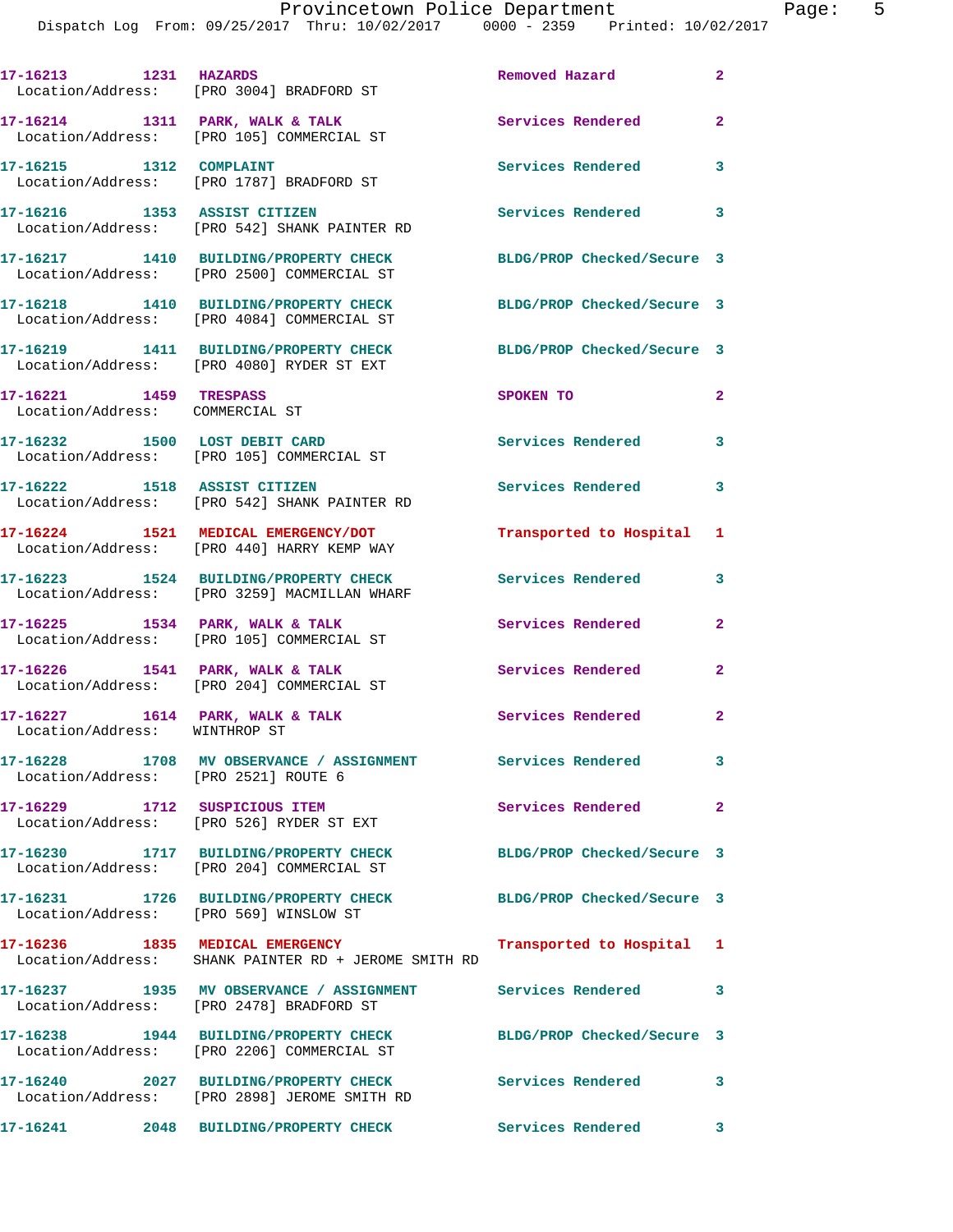|                                      |                                                                                                           | Provincetown Police Department<br>Dispatch Log From: 09/25/2017 Thru: 10/02/2017 0000 - 2359 Printed: 10/02/2017      | Page: 6        |
|--------------------------------------|-----------------------------------------------------------------------------------------------------------|-----------------------------------------------------------------------------------------------------------------------|----------------|
|                                      | Location/Address: [PRO 2483] COMMERCIAL ST                                                                |                                                                                                                       |                |
|                                      |                                                                                                           | 17-16243 2136 BUILDING/PROPERTY CHECK BLDG/PROP Checked/Secure 3<br>Location/Address: [PRO 519] RACE POINT RD         |                |
|                                      | Location/Address: [PRO 2481] TREMONT ST                                                                   | 17-16244 2206 BUILDING/PROPERTY CHECK Services Rendered 3                                                             |                |
|                                      | Location/Address: [PRO 530] SHANK PAINTER RD                                                              | 17-16246 2323 BUILDING/PROPERTY CHECK BLDG/PROP Checked/Secure 3                                                      |                |
| For Date: $09/27/2017$ - Wednesday   |                                                                                                           |                                                                                                                       |                |
|                                      | Location/Address: BRADFORD ST + HOWLAND ST                                                                | 17-16247 0003 MV OBSERVANCE / ASSIGNMENT No Action Required                                                           | $\mathbf{3}$   |
| Location/Address: ROUTE 6 + SNAIL RD |                                                                                                           | 17-16248 0004 MV OBSERVANCE / ASSIGNMENT Services Rendered                                                            | 3              |
|                                      | Location/Address: [PRO 3259] MACMILLAN WHARF                                                              | 17-16249 0041 BUILDING/PROPERTY CHECK Services Rendered                                                               | 3              |
|                                      | Location/Address: [PRO 2540] RACE POINT RD                                                                | 17-16250 0044 BUILDING/PROPERTY CHECK Services Rendered                                                               | 3              |
| Location/Address: COMMERCIAL ST      |                                                                                                           | 17-16251 0056 PARK, WALK & TALK 3 Services Rendered                                                                   | $\overline{2}$ |
|                                      |                                                                                                           | 17-16252     0152   MV OBSERVANCE / ASSIGNMENT      Services Rendered<br>Location/Address:   BRADFORD ST + HOWLAND ST | 3              |
|                                      | Location/Address: [PRO 1638] COMMERCIAL ST                                                                | 17-16253 0205 BUILDING/PROPERTY CHECK BLDG/PROP Checked/Secure 3                                                      |                |
|                                      |                                                                                                           | 17-16254 0229 BUILDING/PROPERTY CHECK BLDG/PROP Checked/Secure 3<br>Location/Address: [PRO 444] HIGH POLE HILL        |                |
|                                      | Location/Address: [PRO 94] BRADFORD ST                                                                    | 17-16255 0239 MV OBSERVANCE / ASSIGNMENT No Action Required 3                                                         |                |
|                                      | Location/Address: [PRO 542] SHANK PAINTER RD                                                              | 17-16256 0345 MEDICAL EMERGENCY Services Rendered 1                                                                   |                |
|                                      | Location/Address: ROUTE 6 + SHANK PAINTER RD                                                              | 17-16257 0542 MV OBSERVANCE / ASSIGNMENT Services Rendered                                                            | 3              |
| Location/Address: ROUTE 6 + SNAIL RD |                                                                                                           | 17-16258 0557 MV OBSERVANCE / ASSIGNMENT No Action Required                                                           | 3              |
|                                      | 17-16260 0730 PROPERTY DAMAGE<br>Location/Address: ARCH ST + COMMERCIAL ST<br>Refer To Accident: 17-91-AC | Services Rendered                                                                                                     | 3              |
| Location/Address: [PRO 3287] ROUTE 6 |                                                                                                           | 17-16261 0752 BUILDING/PROPERTY CHECK BLDG/PROP Checked/Secure 3                                                      |                |
| 17-16262 0802 AT SCHOOL              | Location/Address: [PRO 569] WINSLOW ST                                                                    | Services Rendered                                                                                                     | 3              |
|                                      | 17-16263 0808 PET PANTRY<br>Location/Address: [PRO 285] COMMERCIAL ST                                     | Services Rendered                                                                                                     | 3              |
|                                      | 17-16264 0856 SERVICE CALL / POLICE<br>Location/Address: [PRO 2474] BRADFORD ST                           | Services Rendered                                                                                                     | 3              |
|                                      | 17-16266 0930 LOCKBOX REMOVAL<br>Location/Address: [PRO 3314] COMMERCIAL ST                               | <b>Services Rendered</b>                                                                                              | 3              |
|                                      | 17-16267 0938 DOG OFF-LEASH<br>Location/Address: [PRO 105] COMMERCIAL ST                                  | Services Rendered                                                                                                     | -2             |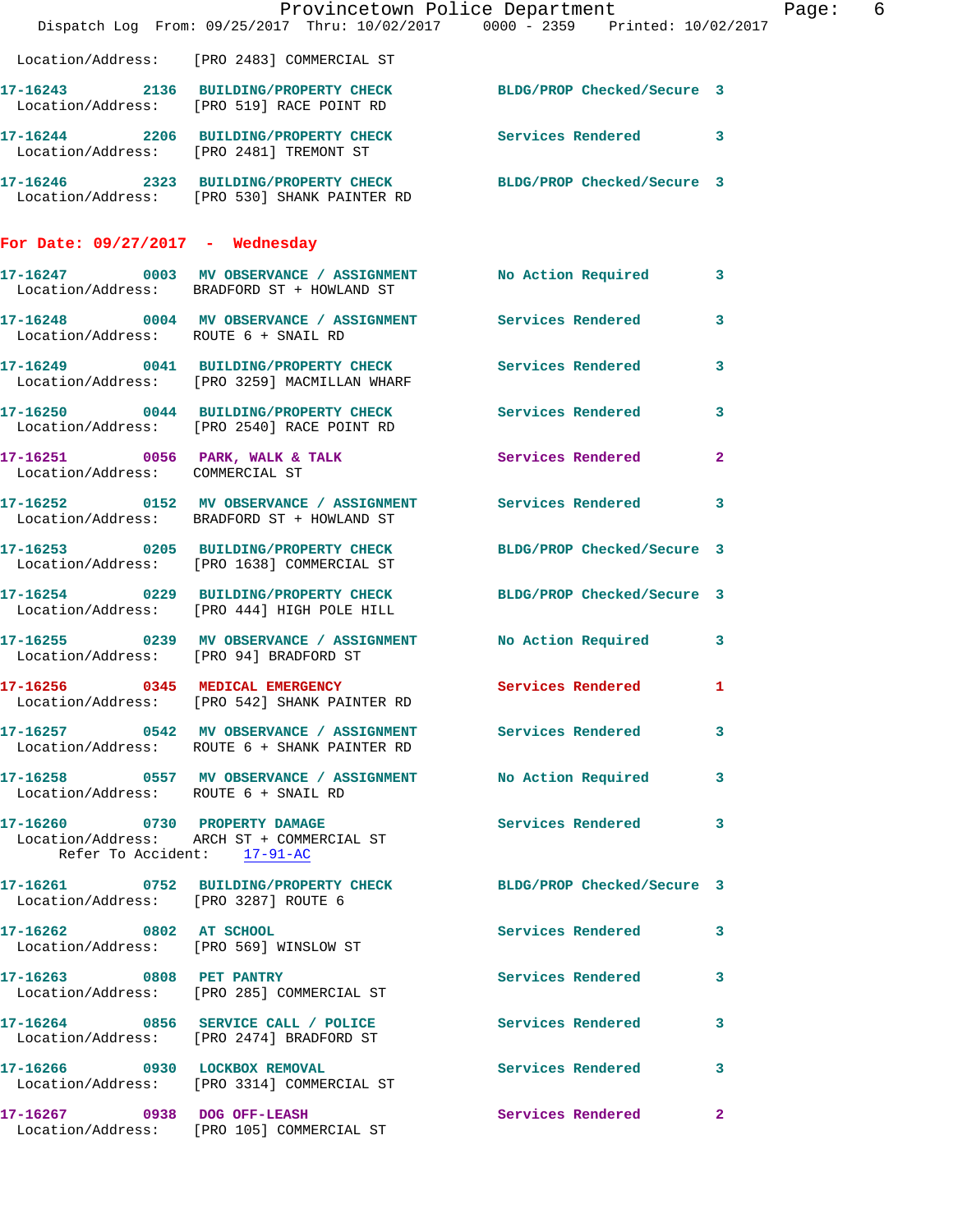|                                                                    | 17-16269 1008 SERVICE CALL / POLICE Services Rendered<br>Location/Address: [PRO 3296] SHANK PAINTER RD         |                            | 3              |
|--------------------------------------------------------------------|----------------------------------------------------------------------------------------------------------------|----------------------------|----------------|
| Location/Address: SNAIL RD                                         | 17-16270 1023 MV OBSERVANCE / ASSIGNMENT Services Rendered                                                     |                            | 3              |
|                                                                    | 17-16271 1035 PARK, WALK & TALK 1988 Services Rendered<br>Location/Address: [PRO 2865] COMMERCIAL ST           |                            | $\mathbf{2}$   |
| Location/Address: [PRO 2521] ROUTE 6                               | 17-16272 1110 MV OBSERVANCE / ASSIGNMENT Services Rendered                                                     |                            | 3              |
| 17-16273 1111 VERBAL SPEED<br>Location/Address: [PRO 2513] ROUTE 6 |                                                                                                                | <b>VERBAL WARNING</b>      | 3              |
| Location: EAST ROAM                                                | 17-16274 1125 PARK, WALK & TALK                                                                                | Services Rendered          | $\mathbf{2}$   |
|                                                                    | 17-16275 1137 BUILDING/PROPERTY CHECK BLDG/PROP Checked/Secure 3<br>Location/Address: [PRO 3317] CEMETERY RD   |                            | $\blacksquare$ |
|                                                                    | 17-16276 1144 PARK, WALK & TALK 1988 Services Rendered<br>Location/Address: [PRO 537] SHANK PAINTER RD         |                            | $\overline{2}$ |
|                                                                    | 17-16277 1148 SEIZURE<br>Location/Address: [PRO 513] PROVINCE RD                                               | <b>PATIENT REFUSAL</b>     | 1              |
|                                                                    | 17-16278 1222 PARKED MV HIT & RUN<br>Location/Address: [PRO 2223] BREWSTER ST                                  | Services Rendered          | $\overline{a}$ |
|                                                                    | 17-16279 1238 BUILDING/PROPERTY CHECK Services Rendered<br>Location/Address: [PRO 3430] COMMERCIAL ST          |                            | 3              |
| Location/Address: [PRO 3222] ALDEN ST                              | 17-16280 1253 DOCTOR-ORDERED TRANSPORT                                                                         | Transported to Hospital    | 1              |
| Location/Address: [PRO 4048] ROUTE 6                               | 17-16281 1307 MV OBSERVANCE / ASSIGNMENT Services Rendered                                                     |                            | 3              |
|                                                                    | 17-16282 1326 BUILDING/PROPERTY CHECK BLDG/PROP Checked/Secure 3<br>Location/Address: [PRO 526] RYDER ST EXT   |                            |                |
|                                                                    | 17-16283 1326 BUILDING/PROPERTY CHECK<br>Location/Address: [PRO 4080] RYDER ST EXT                             | BLDG/PROP Checked/Secure 3 |                |
|                                                                    | 17-16284 1353 BUILDING/PROPERTY CHECK BLDG/PROP Checked/Secure 3<br>Location/Address: [PRO 4084] COMMERCIAL ST |                            |                |
|                                                                    | 17-16285 1443 BUILDING/PROPERTY CHECK BLDG/PROP Checked/Secure 3<br>Location/Address: [PRO 2500] COMMERCIAL ST |                            |                |
| Location: WEST ROAM                                                | 17-16286 1503 PARK, WALK & TALK 1988 Services Rendered                                                         |                            | $\overline{2}$ |
| Location/Address: COMMERCIAL ST                                    | 17-16288 1504 BUILDING/PROPERTY CHECK BLDG/PROP Checked/Secure 3                                               |                            |                |
|                                                                    | 17-16289 1527 BUILDING/PROPERTY CHECK Services Rendered<br>Location/Address: [PRO 3259] MACMILLAN WHARF        |                            | 3              |
|                                                                    | 17-16290 1529 PARK, WALK & TALK<br>Location: [PRO 3431] LOPES SQUARE                                           | Services Rendered          | $\mathbf{2}$   |
| Location/Address: HARRY KEMP WAY                                   | 17-16291 1656 MV OBSERVANCE / ASSIGNMENT Services Rendered                                                     |                            | 3              |
| Location/Address: [PRO 2521] ROUTE 6                               | 17-16292 1716 MV OBSERVANCE / ASSIGNMENT Services Rendered                                                     |                            | 3              |
|                                                                    | 17-16294 1717 BUILDING/PROPERTY CHECK BLDG/PROP Checked/Secure 3                                               |                            |                |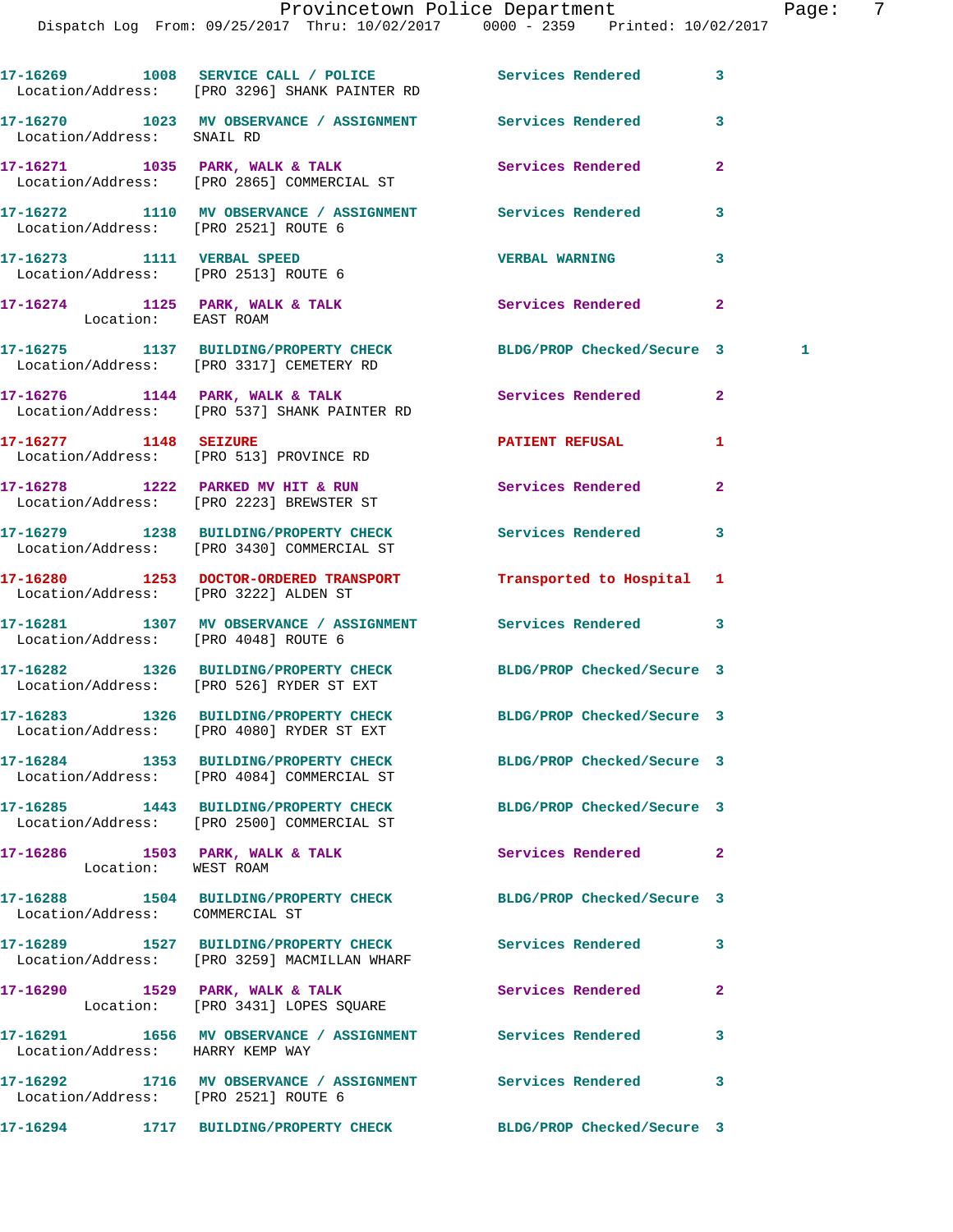|                                        | Provincetown Police Department<br>Dispatch Log From: 09/25/2017 Thru: 10/02/2017 0000 - 2359 Printed: 10/02/2017 |                            |                |
|----------------------------------------|------------------------------------------------------------------------------------------------------------------|----------------------------|----------------|
|                                        | Location/Address: [PRO 1778] SHANK PAINTER RD                                                                    |                            |                |
|                                        | 17-16295 1735 PARK, WALK & TALK<br>Location/Address: [PRO 105] COMMERCIAL ST                                     | Services Rendered          | $\overline{2}$ |
|                                        | 17-16296 1753 BUILDING/PROPERTY CHECK Services Rendered<br>Location/Address: [PRO 2483] COMMERCIAL ST            |                            | 3              |
| Location/Address: [PRO 569] WINSLOW ST | 17-16298 1847 BUILDING/PROPERTY CHECK                                                                            | BLDG/PROP Checked/Secure 3 |                |
|                                        | 17-16299 1855 MEDICAL EMERGENCY<br>Location/Address: [PRO 1064] PLEASANT ST                                      | Transported to Hospital    | 1              |
|                                        | 17-16300 1943 BUILDING/PROPERTY CHECK<br>Location/Address: [PRO 519] RACE POINT RD                               | BLDG/PROP Checked/Secure 3 |                |
|                                        | 17-16301 2005 MV OBSERVANCE / ASSIGNMENT Services Rendered<br>Location/Address: BRADFORD ST + HOWLAND ST         |                            | 3              |
|                                        | 17-16302 2051 BUILDING/PROPERTY CHECK Services Rendered<br>Location/Address: [PRO 2540] RACE POINT RD            |                            | 3              |
| Location/Address: [PRO 3287] ROUTE 6   | 17-16303 2116 BUILDING/PROPERTY CHECK BLDG/PROP Checked/Secure 3                                                 |                            |                |
|                                        | 17-16304 2153 MV OBSERVANCE / ASSIGNMENT Services Rendered<br>Location/Address: [PRO 536] SHANK PAINTER RD       |                            | 3              |
|                                        | 17-16306 2230 MEDICAL EMERGENCY<br>Location/Address: [PRO 105] COMMERCIAL ST<br>Refer To $P/C$ : 17-298-AR       | <b>PATIENT REFUSAL</b>     | 1              |
|                                        | 17-16307 2308 MEDICAL EMERGENCY<br>Location/Address: [PRO 1574] HARRY KEMP WAY                                   | Transported to Hospital 1  |                |
| For Date: $09/28/2017$ - Thursday      |                                                                                                                  |                            |                |
| Location/Address: [PRO 16] BRADFORD ST | 17-16308 0023 BUILDING/PROPERTY CHECK BLDG/PROP Checked/Secure 3                                                 |                            |                |
|                                        | 17-16309 0026 BUILDING/PROPERTY CHECK<br>Location/Address: [PRO 525] COMMERCIAL ST                               | BLDG/PROP Checked/Secure 3 |                |
|                                        | 17-16310 0044 MV OBSERVANCE / ASSIGNMENT Services Rendered<br>Location/Address: BRADFORD ST + RYDER ST           |                            | 3              |
|                                        | 17-16311 0104 MV OBSERVANCE / ASSIGNMENT Services Rendered<br>Location/Address: SHANK PAINTER RD + BRADFORD ST   |                            | 3              |
|                                        | 17-16312 0134 BUILDING/PROPERTY CHECK Services Rendered<br>Location/Address: [PRO 3259] MACMILLAN WHARF          |                            | 3              |
|                                        | 17-16313 0142 MV OBSERVANCE / ASSIGNMENT<br>Location/Address: BRADFORD ST + HOWLAND ST                           | <b>Services Rendered</b>   | 3              |
|                                        | 17-16314 0229 BUILDING/PROPERTY CHECK<br>Location/Address: [PRO 545] SHANK PAINTER RD                            | BLDG/PROP Checked/Secure 3 |                |
|                                        | 17-16315 0235 BUILDING/PROPERTY CHECK<br>Location/Address: [PRO 1778] SHANK PAINTER RD                           | BLDG/PROP Checked/Secure 3 |                |
|                                        | 17-16316 0236 BUILDING/PROPERTY CHECK<br>Location/Address: [PRO 530] SHANK PAINTER RD                            | BLDG/PROP Checked/Secure 3 |                |
| Location/Address: [PRO 413] CONWELL ST | 17-16317 0238 MV OBSERVANCE / ASSIGNMENT Services Rendered                                                       |                            | 3              |
| Location/Address: [PRO 413] CONWELL ST | 17-16318 0307 BUILDING/PROPERTY CHECK                                                                            | BLDG/PROP Checked/Secure 3 |                |

Page:  $8$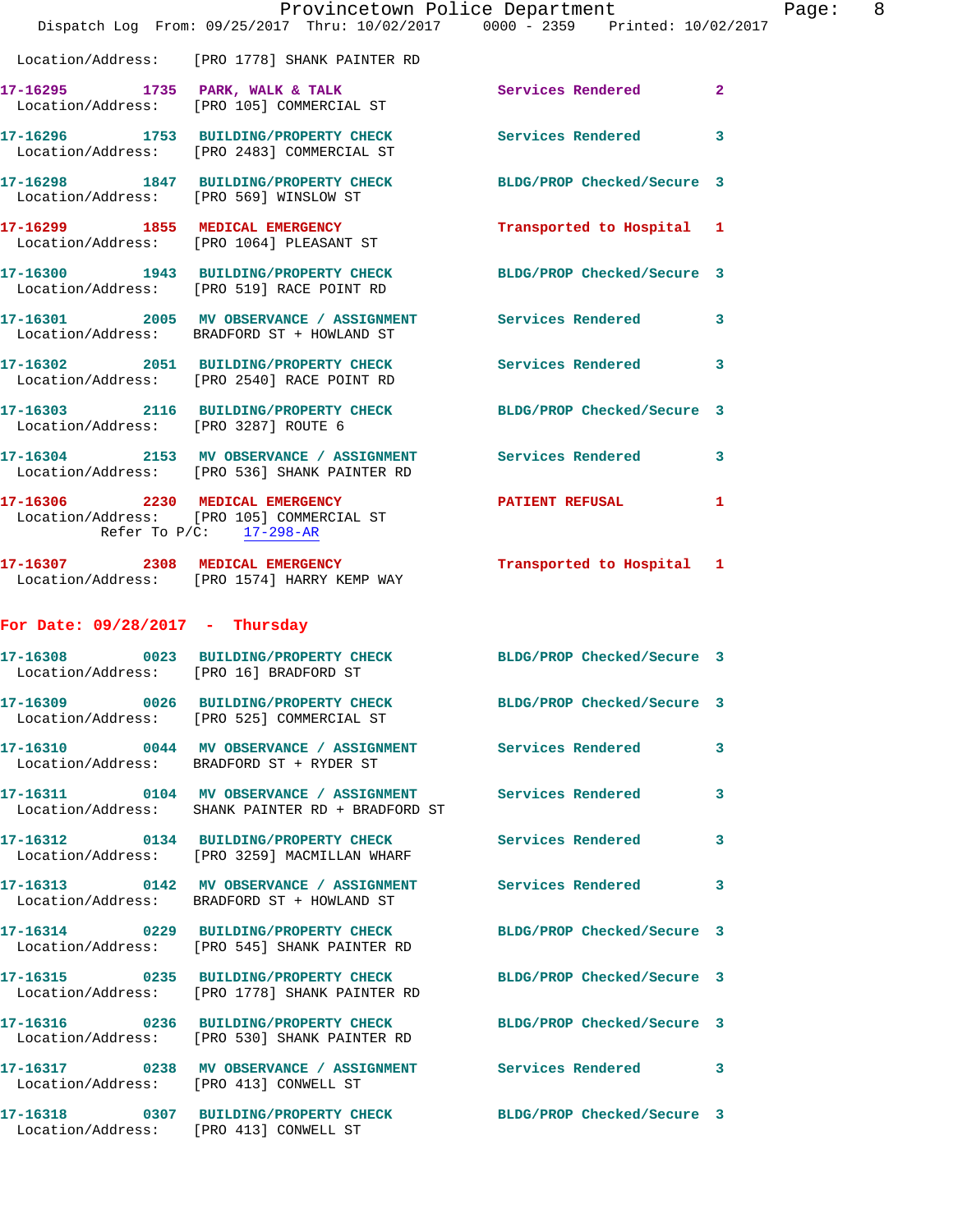Dispatch Log From: 09/25/2017 Thru: 10/02/2017 0000 - 2359 Printed: 10/02/2017

**17-16319 0321 BUILDING/PROPERTY CHECK BLDG/PROP Checked/Secure 3**  Location/Address: [PRO 440] HARRY KEMP WAY **17-16320 0514 BUILDING/PROPERTY CHECK BLDG/PROP Checked/Secure 3**  Location/Address: [PRO 379] COMMERCIAL ST **17-16321 0521 BUILDING/PROPERTY CHECK BLDG/PROP Checked/Secure 3**  Location/Address: [PRO 99] COMMERCIAL ST **17-16322 0528 MV OBSERVANCE / ASSIGNMENT Services Rendered 3**  Location/Address: ROUTE 6 + SNAIL RD **17-16323 0539 BUILDING/PROPERTY CHECK BLDG/PROP Checked/Secure 3**  Location/Address: [PRO 1638] COMMERCIAL ST 17-16325 0810 ABANDONED BIKE Services Rendered 2 Location/Address: [PRO 3099] SHANK PAINTER RD **17-16324 0813 AT SCHOOL Services Rendered 3**  Location/Address: [PRO 569] WINSLOW ST **17-16327 0821 COURT RUN Services Rendered 3**  Location/Address: [PRO 542] SHANK PAINTER RD **17-16330 0940 PARK, WALK & TALK Services Rendered 2**  Location/Address: [PRO 569] WINSLOW ST **17-16331 1001 MV OBSERVANCE / ASSIGNMENT Services Rendered 3**  Location/Address: [PRO 3430] COMMERCIAL ST **17-16332 1010 BUILDING/PROPERTY CHECK BLDG/PROP Checked/Secure 3**  Location/Address: [PRO 3287] ROUTE 6 **17-16333 1050 MV OBSERVANCE / ASSIGNMENT Services Rendered 3**  Location/Address: [PRO 2521] ROUTE 6 **17-16334 1055 VERBAL SPEED VERBAL WARNING 3**  Location/Address: [PRO 3430] COMMERCIAL ST **17-16336 1134 LOOSE DOG Could Not Locate 2**  Location/Address: CONWELL ST + CEMETERY RD 17-16337 1139 ASSIST EVERSOURCE **1158** Services Rendered 3 Location/Address: [PRO 1296] BRADFORD ST **17-16339 1259 INJURED SEAGULL Services Rendered 2**  Location/Address: [PRO 2490] PROVINCELANDS RD **17-16340 1321 BUILDING/PROPERTY CHECK Services Rendered 3**  Location/Address: [PRO 3430] COMMERCIAL ST **17-16341 1327 BUILDING/PROPERTY CHECK BLDG/PROP Checked/Secure 3**  Location/Address: [PRO 4080] RYDER ST EXT **17-16342 1332 BUILDING/PROPERTY CHECK Services Rendered 3**  Location/Address: [PRO 2499] RACE POINT RD **17-16343 1405 BUILDING/PROPERTY CHECK Services Rendered 3**  Location/Address: [PRO 2977] COMMERCIAL ST **17-16344 1424 BUILDING/PROPERTY CHECK Services Rendered 3**  Location/Address: [PRO 2483] COMMERCIAL ST **17-16346 1501 SHOPLIFTING Services Rendered 3**  Location/Address: [PRO 230] COMMERCIAL ST **17-16347 1522 MV OBSERVANCE / ASSIGNMENT Services Rendered 3**  Location/Address: [PRO 75] CAPTAIN BERTIES WAY

**17-16348 1535 BUILDING/PROPERTY CHECK BLDG/PROP Checked/Secure 3**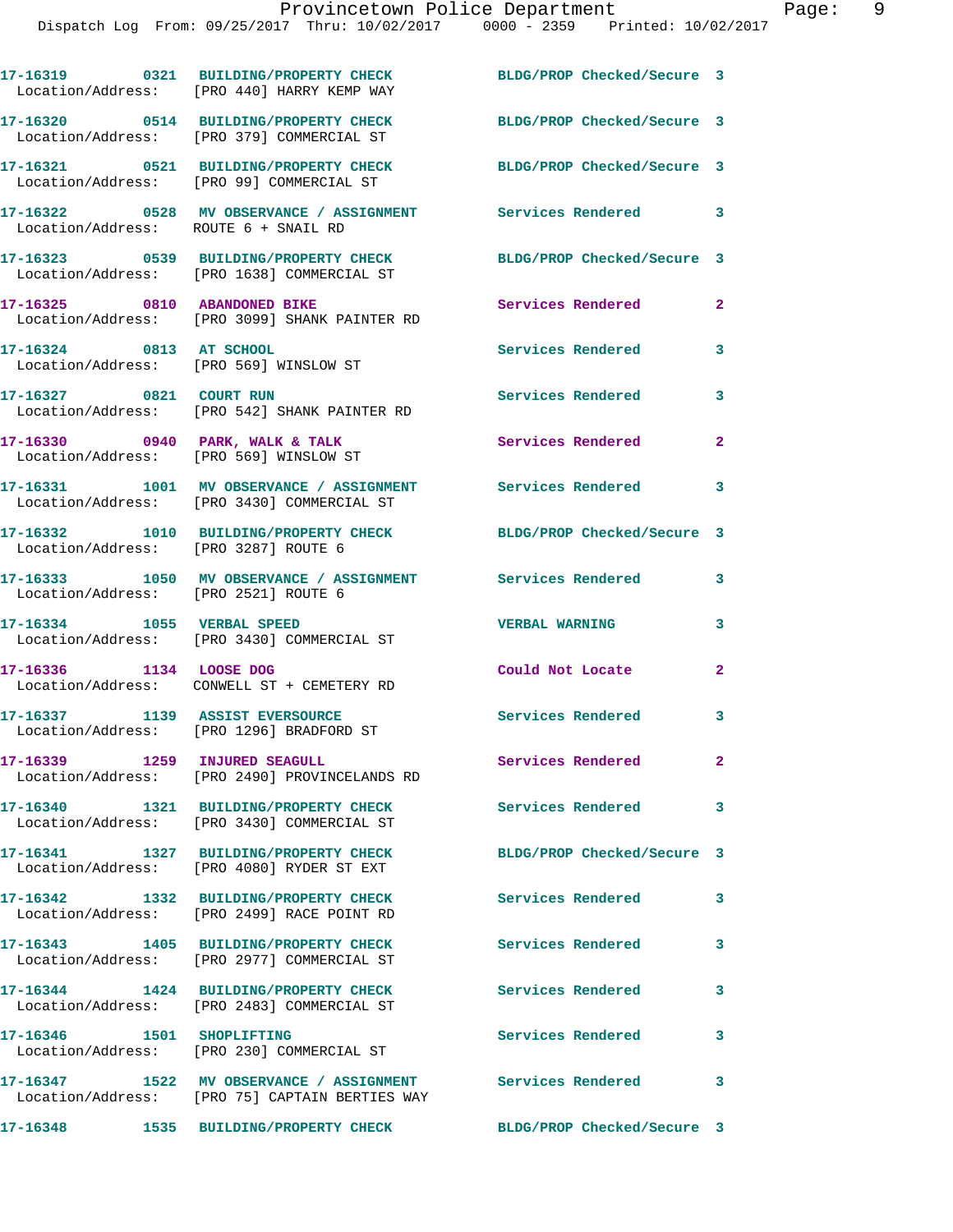|                                      | Dispatch Log From: 09/25/2017 Thru: 10/02/2017 0000 - 2359 Printed: 10/02/2017                                    | Provincetown Police Department |              | Page: 10 |  |
|--------------------------------------|-------------------------------------------------------------------------------------------------------------------|--------------------------------|--------------|----------|--|
| Location/Address: COMMERCIAL ST      |                                                                                                                   |                                |              |          |  |
|                                      | 17-16349 1541 MV OBSERVANCE / ASSIGNMENT Services Rendered 3<br>Location/Address: COMMERCIAL ST + SNAIL RD        |                                |              |          |  |
|                                      | 17-16350 1615 BUILDING/PROPERTY CHECK Services Rendered 3<br>Location/Address: [PRO 2512] JEROME SMITH RD         |                                |              |          |  |
|                                      | 17-16351 1615 BUILDING/PROPERTY CHECK BLDG/PROP Checked/Secure 3<br>Location/Address: [PRO 4080] RYDER ST EXT     |                                |              |          |  |
| Location/Address: [PRO 3440] ROUTE 6 | 17-16352 1655 MV OBSERVANCE / ASSIGNMENT Services Rendered 3                                                      |                                |              |          |  |
| 17-16353 1656 MV STOP                | Location/Address: [PRO 2513] ROUTE 6                                                                              | VERBAL WARNING 3               |              |          |  |
|                                      | 17-16354 1715 BUILDING/PROPERTY CHECK BLDG/PROP Checked/Secure 3<br>Location/Address: [PRO 2500] COMMERCIAL ST    |                                |              |          |  |
| 17-16355 1723 MV STOP                | Location/Address: [PRO 2513] ROUTE 6                                                                              | VERBAL WARNING 3               |              |          |  |
| Location/Address: [PRO 2513] ROUTE 6 | 17-16356 1835 MV DISABLED                                                                                         | No Action Required 2           |              |          |  |
| Location/Address: COMMERCIAL ST      | 17-16358 1943 BUILDING/PROPERTY CHECK BLDG/PROP Checked/Secure 3                                                  |                                |              |          |  |
|                                      | 17-16360 1958 BUILDING/PROPERTY CHECK Services Rendered 3<br>Location/Address: [PRO 2483] COMMERCIAL ST           |                                |              |          |  |
|                                      | 17-16359 1959 BUILDING/PROPERTY CHECK Services Rendered<br>Location/Address: [PRO 3259] MACMILLAN WHARF           |                                | 3            |          |  |
|                                      | 17-16361 2029 BUILDING/PROPERTY CHECK Services Rendered<br>Location/Address: [PRO 106] COMMERCIAL ST              |                                | $\mathbf{3}$ |          |  |
|                                      | 17-16362 2042 BUILDING/PROPERTY CHECK Services Rendered<br>Location/Address: [PRO 1406] NICKERSON ST              |                                | $\mathbf{3}$ |          |  |
|                                      | 17-16363 2111 PARK, WALK & TALK<br>Location/Address: [PRO 105] COMMERCIAL ST                                      | Services Rendered              | 2            |          |  |
| 17-16364 2119 ASSIST CITIZEN         | Location/Address: [PRO 1406] NICKERSON ST                                                                         | Services Rendered 3            |              | 1        |  |
| 17-16365 2140 MV STOP                | Location/Address: [PRO 37] BRADFORD ST                                                                            | <b>VERBAL WARNING</b>          | 3            |          |  |
|                                      | 17-16367 2336 B & E / BURGLARY<br>Location/Address: [PRO 1192] COMMERCIAL ST                                      | Services Rendered              | $\mathbf{2}$ |          |  |
|                                      | 17-16366 2340 MV OBSERVANCE / ASSIGNMENT Services Rendered<br>Location/Address: [PRO 530] SHANK PAINTER RD        |                                | 3            |          |  |
| For Date: $09/29/2017$ - Friday      |                                                                                                                   |                                |              |          |  |
|                                      | 17-16368 0010 BUILDING/PROPERTY CHECK BLDG/PROP Checked/Secure 3<br>Location/Address: [PRO 3296] SHANK PAINTER RD |                                |              |          |  |
|                                      | 17-16369 0011 BUILDING/PROPERTY CHECK<br>Location/Address: [PRO 1778] SHANK PAINTER RD                            | BLDG/PROP Checked/Secure 3     |              |          |  |

**17-16370 0029 MV OBSERVANCE / ASSIGNMENT Services Rendered 3**  Location/Address: ROUTE 6

**17-16371 0104 BUILDING/PROPERTY CHECK Services Rendered 3**  Location/Address: [PRO 3259] MACMILLAN WHARF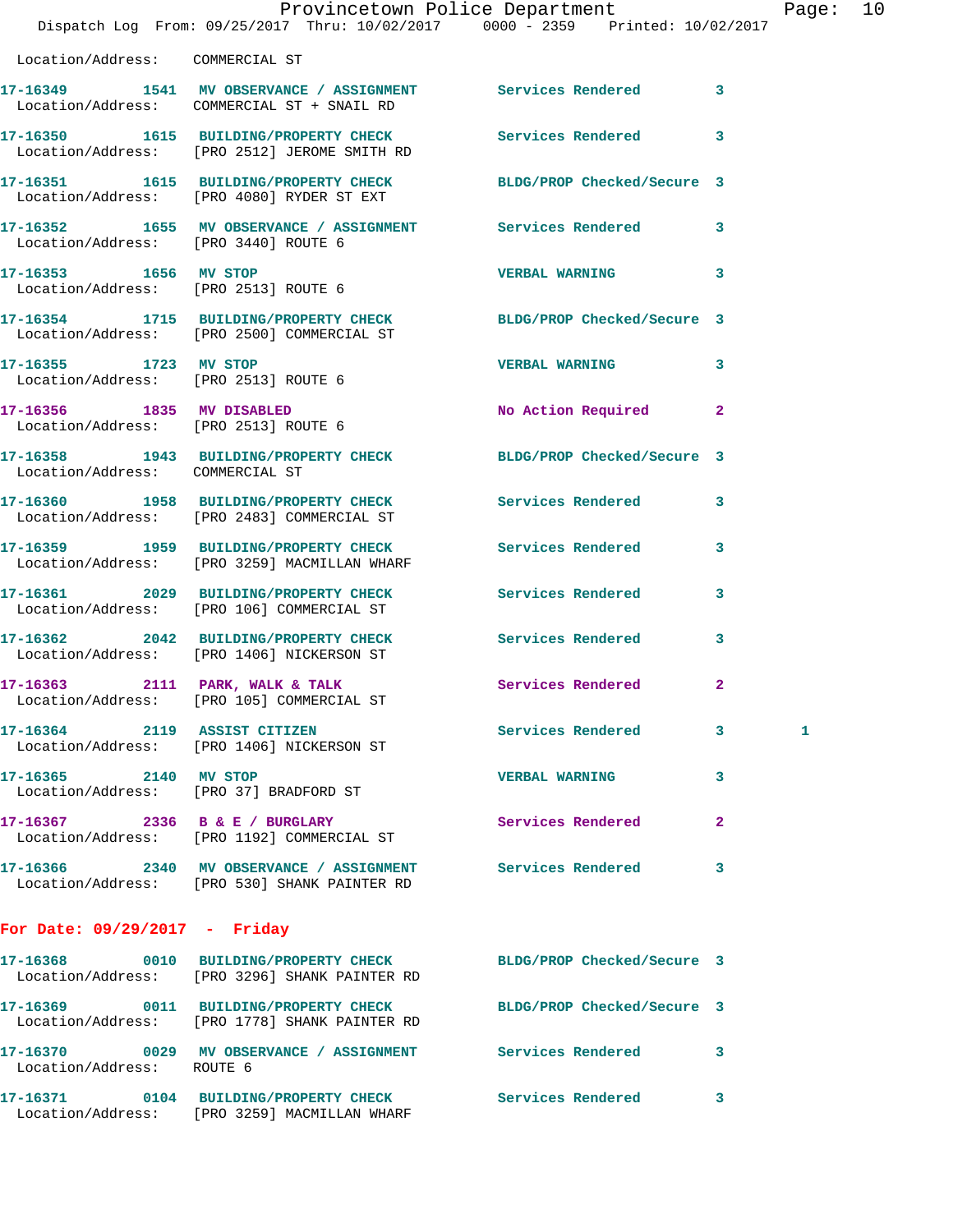|                                      | 17-16372 0140 BUILDING/PROPERTY CHECK<br>Location/Address: [PRO 1780] JOHNSON ST                      | BLDG/PROP Checked/Secure 3 |              |
|--------------------------------------|-------------------------------------------------------------------------------------------------------|----------------------------|--------------|
|                                      | 17-16373 0145 MV OBSERVANCE / ASSIGNMENT<br>Location/Address: [PRO 2577] BRADFORD ST                  | <b>Services Rendered</b>   | 3            |
| Location/Address:                    | 17-16374 0220 BUILDING/PROPERTY CHECK<br>[PRO 433] RYDER ST EXT                                       | <b>Services Rendered</b>   | 3            |
|                                      | 17-16375 0235 BUILDING/PROPERTY CHECK<br>Location/Address: [PRO 1989] COMMERCIAL ST                   | BLDG/PROP Checked/Secure 3 |              |
|                                      | 17-16376 0308 BUILDING/PROPERTY CHECK<br>Location/Address: [PRO 569] WINSLOW ST                       | BLDG/PROP Checked/Secure 3 |              |
|                                      | 17-16377 0331 MV OBSERVANCE / ASSIGNMENT<br>Location/Address: [PRO 2577] BRADFORD ST                  | No Action Required 3       |              |
|                                      | 17-16378 0457 BUILDING/PROPERTY CHECK<br>Location/Address: [PRO 447] JEROME SMITH RD                  | BLDG/PROP Checked/Secure 3 |              |
|                                      | 17-16379 0518 BUILDING/PROPERTY CHECK<br>Location/Address: [PRO 2540] RACE POINT RD                   | Services Rendered          | 3            |
|                                      | 17-16380 0525 BUILDING/PROPERTY CHECK<br>Location/Address: [PRO 2499] RACE POINT RD                   | Services Rendered          | 3            |
|                                      | 17-16381 0534 BUILDING/PROPERTY CHECK<br>Location/Address: [PRO 2490] PROVINCELANDS RD                | Services Rendered          | 3            |
|                                      | 17-16382 0539 MEDICAL EMERGENCY<br>Location/Address: [PRO 3430] COMMERCIAL ST                         | Services Rendered          | 1            |
| 17-16384 0813 SCHOOL ASSIGNMENT      | Location/Address: [PRO 488] MAYFLOWER ST                                                              | Services Rendered          | 3            |
|                                      | 17-16386 0836 SERVE SUMMONS<br>Location/Address: [PRO 3650] BRADFORD ST                               | No Action Required         | 3            |
| Location/Address: [PRO 3287] ROUTE 6 | 17-16387 0908 BUILDING/PROPERTY CHECK                                                                 | BLDG/PROP Checked/Secure 3 |              |
|                                      | 17-16388 6920 PARKING COMPLAINT / GENERAL SPOKEN TO<br>Location/Address: [PRO 155] COMMERCIAL ST      |                            | 3            |
| Location/Address: [PRO 4048] ROUTE 6 | 17-16389 1127 MV OBSERVANCE / ASSIGNMENT No Action Required                                           |                            |              |
|                                      | 17-16390 1206 SERVE PROTECTION ORDER GONE ON ARRIVAL<br>Location/Address: [PRO 711] BRADFORD ST       |                            | $\mathbf{2}$ |
| Location/Address: [PRO 2754] ROUTE 6 | 17-16391 1210 ASSIST DEPARTMENT / MUTUAL AID Services Rendered                                        |                            | 3            |
|                                      | 17-16394 1259 SERVE SUMMONS<br>Location/Address: [PRO 1876] BRADFORD ST                               | <b>GONE ON ARRIVAL</b>     | 3            |
|                                      | 17-16396 1350 MEDICAL EMERGENCY<br>Location/Address: [PRO 426] COURT ST                               | Transported to Hospital 1  |              |
|                                      | 17-16398 1458 MEDICAL EMERGENCY/LIFELINE Services Rendered<br>Location/Address: [PRO 716] BRADFORD ST |                            | 1            |
|                                      | 17-16400 1530 BUILDING/PROPERTY CHECK<br>Location/Address: [PRO 3259] MACMILLAN WHARF                 | Services Rendered          | 3            |
| Location/Address: ROUTE 6            | 17-16401 1545 MV OBSERVANCE / ASSIGNMENT Services Rendered                                            |                            | 3            |
|                                      | 17-16402 1547 ASSIST CITIZEN/LOCKBOX                                                                  | Services Rendered 3        |              |

Location/Address: COMMERCIAL ST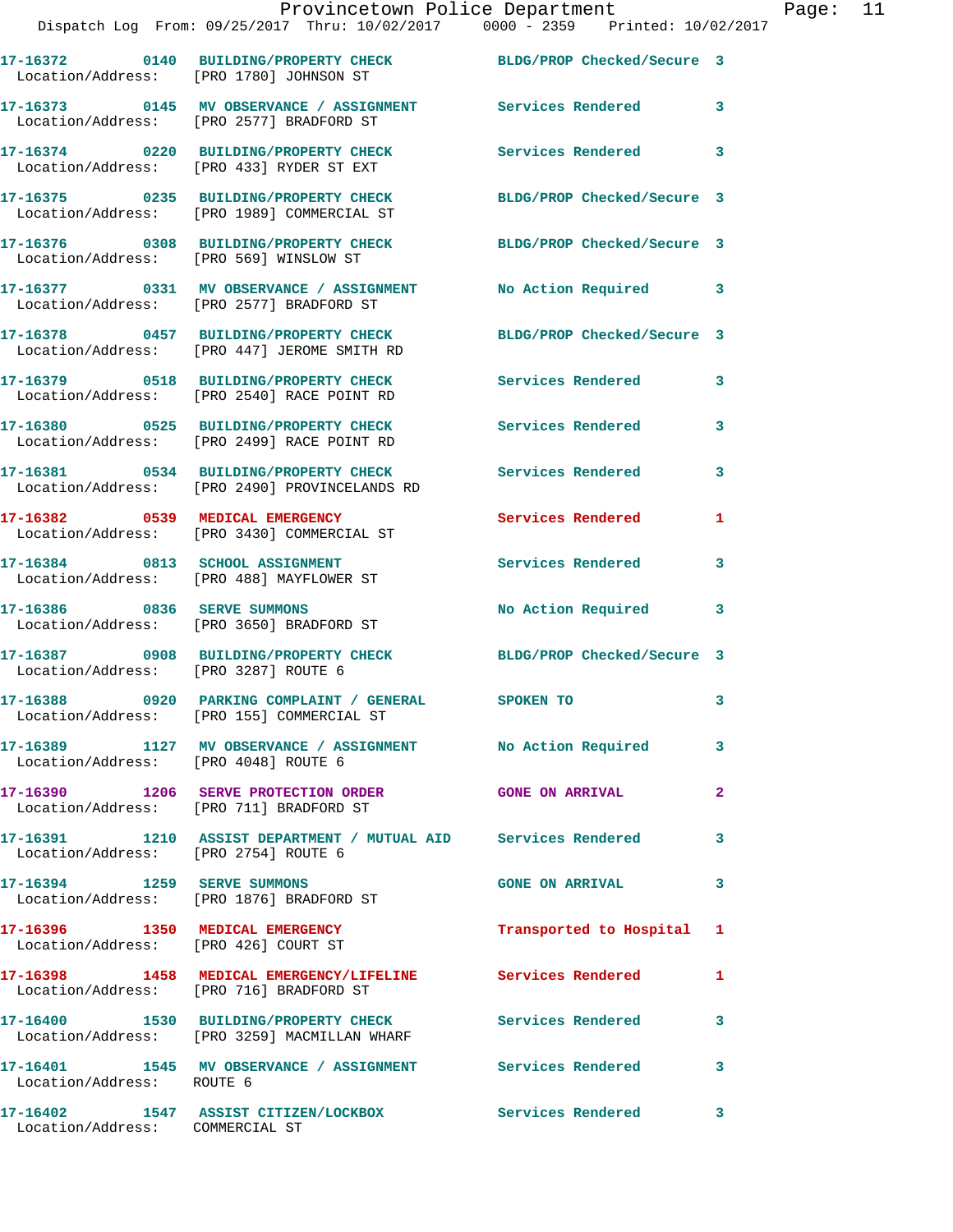|                                                                  | 17-16403 1558 ALARM - GENERAL<br>Location/Address: [PRO 4041] BRADFORD ST                                   | <b>False Alarm</b>         | $\mathbf{1}$   |
|------------------------------------------------------------------|-------------------------------------------------------------------------------------------------------------|----------------------------|----------------|
|                                                                  | 17-16404 1629 DISTURBANCE / FIGHT / ARGUMENT SPOKEN TO<br>Location/Address: [PRO 540] SHANK PAINTER RD      |                            | $\mathbf{1}$   |
| 17-16405 1638 MV COLLISION<br>Refer To Accident: 17-92-AC        | Location/Address: [PRO 542] SHANK PAINTER RD                                                                | Services Rendered 1        |                |
| 17-16407 1702 FOLLOW UP                                          | Location/Address: [PRO 1228] COMMERCIAL ST                                                                  | SPOKEN TO                  | $\overline{2}$ |
|                                                                  | 17-16408 1721 BUILDING/PROPERTY CHECK<br>Location/Address: [PRO 519] RACE POINT RD                          | BLDG/PROP Checked/Secure 3 |                |
| 17-16409 1729 BIKE GENERAL                                       | Location/Address: [PRO 2489] BRADFORD ST                                                                    | <b>Services Rendered</b>   | $\mathbf{2}$   |
| 17-16411 1742 ALARM - GENERAL<br>Location/Address: COMMERCIAL ST |                                                                                                             | <b>SPOKEN TO</b>           | 1              |
|                                                                  | 17-16412 1751 STREET PERFORMER COMPLAINT SPOKEN TO<br>Location/Address: [PRO 3207] COMMERCIAL ST            |                            | 3              |
|                                                                  | 17-16413 1759 MV OBSERVANCE / ASSIGNMENT Services Rendered<br>Location/Address: [PRO 1892] SHANK PAINTER RD |                            | 3              |
| Location/Address: [PRO 3440] ROUTE 6                             | 17-16414 1810 MV OBSERVANCE / ASSIGNMENT VERBAL WARNING                                                     |                            | 3              |
| 17-16415 1828 MV STOP                                            | Location/Address: [PRO 2513] ROUTE 6                                                                        | <b>VERBAL WARNING</b>      | 3              |
| Location/Address: [PRO 16] BRADFORD ST                           | 17-16417 1851 BUILDING/PROPERTY CHECK                                                                       | BLDG/PROP Checked/Secure 3 |                |
|                                                                  | 17-16416 1853 BUILDING/PROPERTY CHECK<br>Location/Address: [PRO 447] JEROME SMITH RD                        | BLDG/PROP Checked/Secure 3 |                |
|                                                                  | 17-16420 1945 MEDICAL EMERGENCY/COLLAPSE PATIENT REFUSAL<br>Location/Address: [PRO 2605] COMMERCIAL ST      |                            | 1              |
| 17-16421 1956 FOLLOW UP<br>Refer To Accident: 17-92-AC           | Location/Address: [PRO 61] BRADFORD ST                                                                      | SPOKEN TO                  | $\mathbf{2}$   |
|                                                                  | 17-16422 2019 PARK, WALK & TALK<br>Location/Address: [PRO 105] COMMERCIAL ST                                | Services Rendered          | $\mathbf{2}$   |
|                                                                  | 17-16424 2028 BUILDING/PROPERTY CHECK<br>Location/Address: [PRO 1638] COMMERCIAL ST                         | BLDG/PROP Checked/Secure 3 |                |
|                                                                  | 17-16423 2030 MV OBSERVANCE / ASSIGNMENT Services Rendered<br>Location/Address: BRADFORD ST + HOWLAND ST    |                            | 3              |
|                                                                  | 17-16425 2032 MV OBSERVANCE / ASSIGNMENT Services Rendered<br>Location/Address: BRADFORD ST + HOWLAND ST    |                            | 3              |
| 17-16426 2039 MV STOP                                            | Location/Address: BRADFORD ST + DAGGETT LN                                                                  | <b>VERBAL WARNING</b>      | 3              |
| 17-16427 2049 MV STOP                                            | Location/Address: WASHINGTON AVE + BRADFORD ST                                                              | <b>VERBAL WARNING</b>      | 3              |
|                                                                  | 17-16428 2052 MEDICAL EMERGENCY/WALK UP<br>Location/Address: [PRO 105] COMMERCIAL ST                        | Transported to Hospital 1  |                |
| 17-16429 2100 BAR CHECK                                          | Location/Address: [PRO 3443] COMMERCIAL ST                                                                  | Services Rendered          | $\mathbf{2}$   |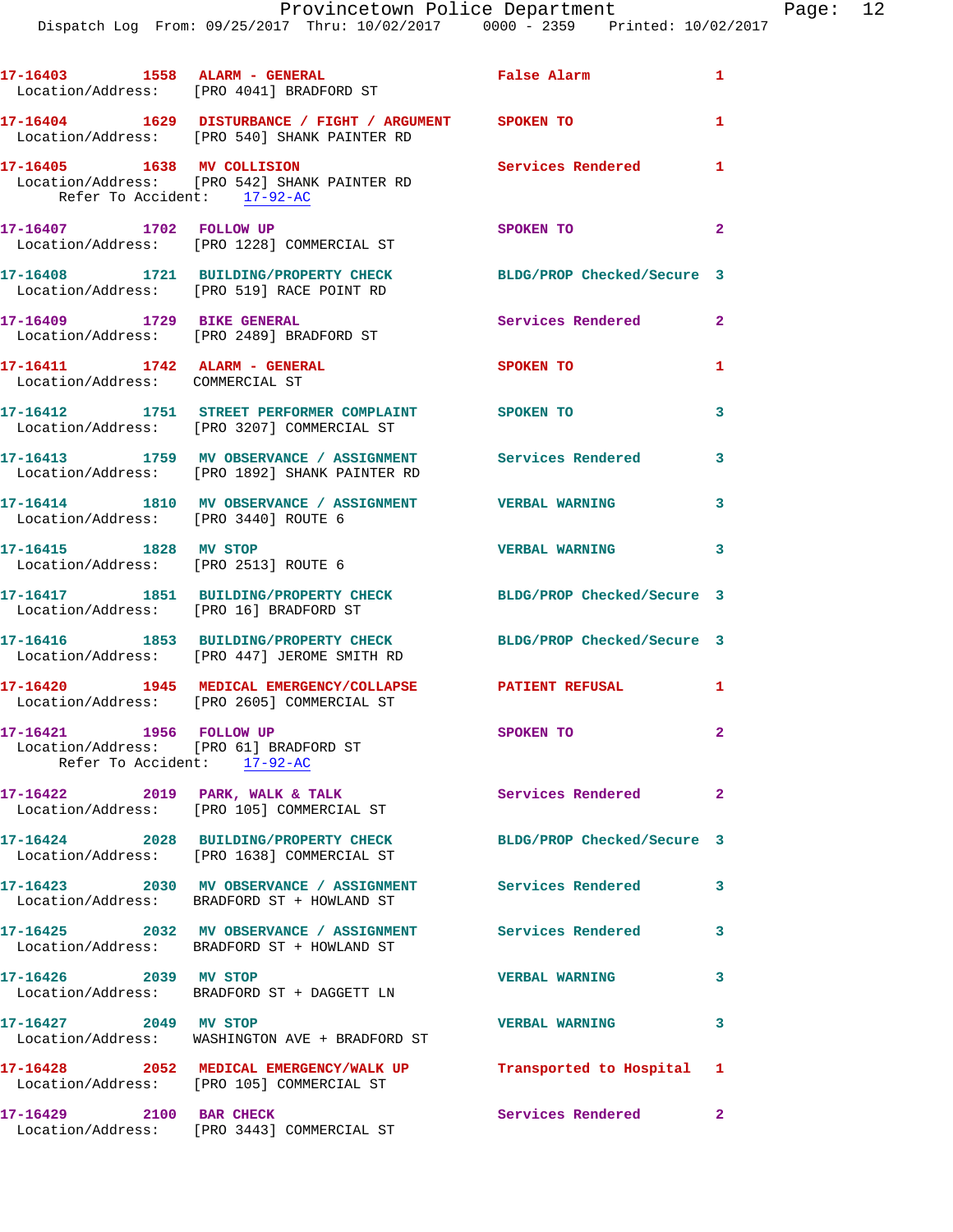| 17-16430<br>2101                                         | <b>BAR CHECK</b><br>Location/Address: [PRO 3276] COMMERCIAL ST          | Services Rendered          | $\overline{2}$ |
|----------------------------------------------------------|-------------------------------------------------------------------------|----------------------------|----------------|
| 2120<br>17–16431<br>Location/Address: [PRO 2479] ROUTE 6 | MV STOP                                                                 | <b>VERBAL WARNING</b>      | 3              |
| 17-16433<br>2135                                         | <b>ASSIST CITIZEN</b><br>Location/Address: ATKINS LN + COMMERCIAL ST    | Services Rendered          | 3              |
| 17-16432 2139                                            | PARK, WALK & TALK<br>Location/Address: [PRO 3194] COMMERCIAL ST         | Services Rendered          | $\mathbf{2}$   |
| 2141<br>17-16434                                         | BUILDING/PROPERTY CHECK<br>Location/Address: [PRO 3259] MACMILLAN WHARF | Services Rendered          | 3              |
| 2143<br>17-16435                                         | <b>BUILDING/PROPERTY CHECK</b>                                          | BLDG/PROP Checked/Secure 3 |                |

 Location/Address: [PRO 4082] GOSNOLD ST **17-16436 2206 BUILDING/PROPERTY CHECK Services Rendered 3**  Location/Address: [PRO 2540] RACE POINT RD **17-16438 2300 ALARM - GENERAL No Action Required 1**  Location/Address: [PRO 2989] COMMERCIAL ST **17-16439 2332 MV COMPLAINT/STOP VERBAL WARNING 2**  Location/Address: [PRO 2513] ROUTE 6

**17-16440 2355 BUILDING/PROPERTY CHECK BLDG/PROP Checked/Secure 3**  Location/Address: [PRO 1638] COMMERCIAL ST

## **For Date: 09/30/2017 - Saturday**

|                                               | Location/Address: [PRO 99] COMMERCIAL ST                                                         | BLDG/PROP Checked/Secure 3 |              |
|-----------------------------------------------|--------------------------------------------------------------------------------------------------|----------------------------|--------------|
| Location/Address:                             | 17-16442 0011 MV OBSERVANCE / ASSIGNMENT Services Rendered<br>JEROME SMITH RD + SHANK PAINTER RD |                            | $\mathbf{3}$ |
| Location/Address:                             | 17-16443 0035 BUILDING/PROPERTY CHECK<br>[PRO 444] HIGH POLE HILL                                | BLDG/PROP Checked/Secure 3 |              |
| Location/Address:                             | 17-16444  0041 BUILDING/PROPERTY CHECK<br>[PRO 447] JEROME SMITH RD                              | BLDG/PROP Checked/Secure 3 |              |
| 17-16445 0043 DISORDERLY<br>Location/Address: | [PRO 3443] COMMERCIAL ST                                                                         | <b>GONE ON ARRIVAL</b>     | $\mathbf{2}$ |
| Location/Address:                             | 17-16446 0103 BUILDING/PROPERTY CHECK<br>[PRO 554] TREMONT ST                                    | BLDG/PROP Checked/Secure 3 |              |
| Location/Address:                             | 17-16447  0106 MV OBSERVANCE / ASSIGNMENT<br>[PRO 94] BRADFORD ST                                | <b>Services Rendered</b>   | 3            |
|                                               | Location/Address: BRADFORD ST + HOWLAND ST                                                       | No Action Required         | 3            |
| Location/Address:                             | 17-16449 0151 BUILDING/PROPERTY CHECK<br>[PRO 3609] COMMERCIAL ST                                | BLDG/PROP Checked/Secure 3 |              |
| Location/Address:                             | 17-16450 0155 BUILDING/PROPERTY CHECK<br>[PRO 3259] MACMILLAN WHARF                              | <b>Services Rendered</b>   | 3            |
| Location/Address:                             | 17-16451 0201 BUILDING/PROPERTY CHECK<br>[PRO 530] SHANK PAINTER RD                              | BLDG/PROP Checked/Secure 3 |              |
| Location/Address:                             | 17-16452 0213 BUILDING/PROPERTY CHECK<br>[PRO 2564] COMMERCIAL ST                                | BLDG/PROP Checked/Secure 3 |              |
| 17-16453                                      | 0214 BUILDING/PROPERTY CHECK                                                                     | Services Rendered          | 3            |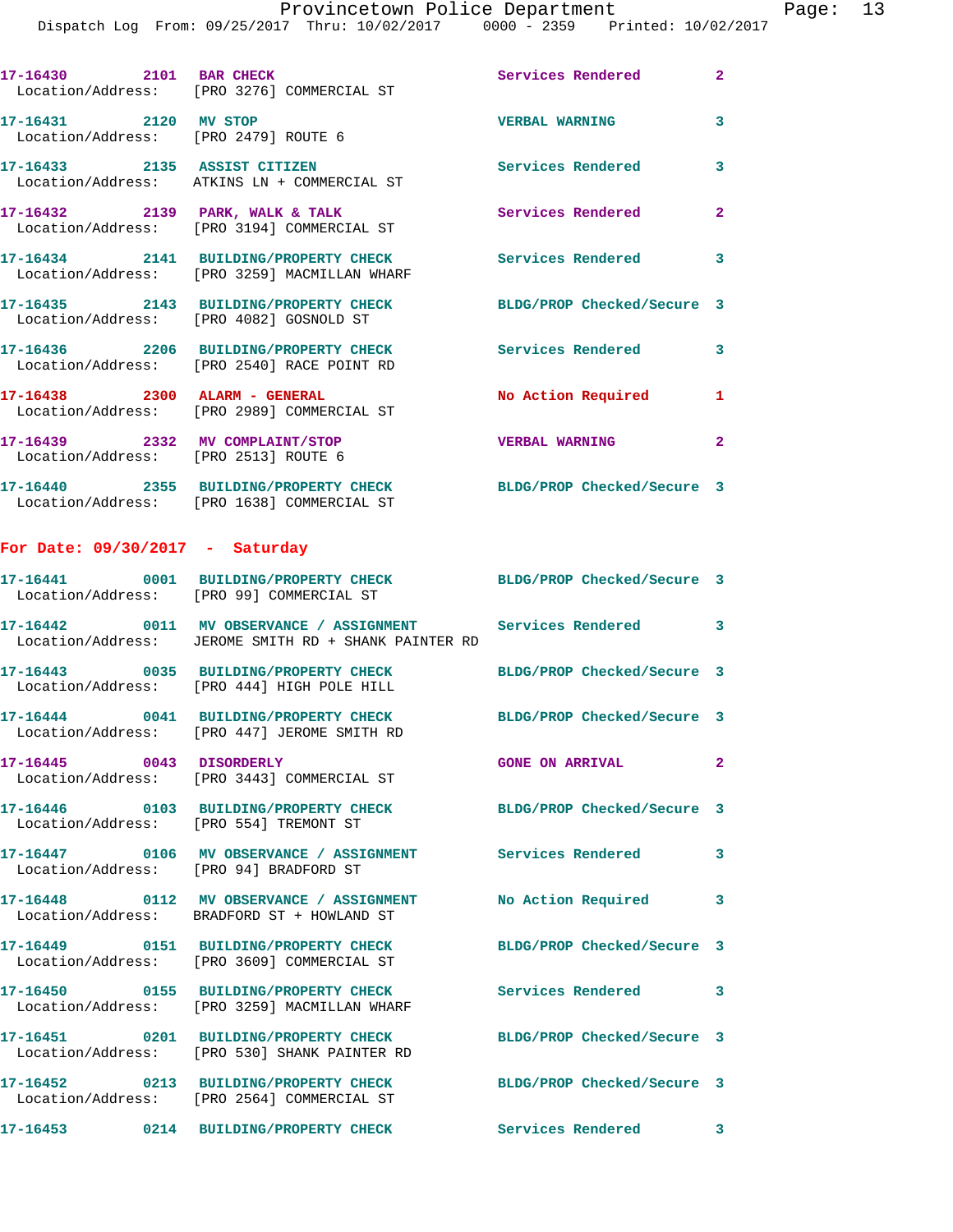|                                                 | Dispatch Log From: 09/25/2017 Thru: 10/02/2017 0000 - 2359 Printed: 10/02/2017                                    | Provincetown Police Department |              | Page: 14 |  |
|-------------------------------------------------|-------------------------------------------------------------------------------------------------------------------|--------------------------------|--------------|----------|--|
|                                                 | Location/Address: [PRO 2206] COMMERCIAL ST                                                                        |                                |              |          |  |
|                                                 | 17-16454 0226 BUILDING/PROPERTY CHECK BLDG/PROP Checked/Secure 3<br>Location/Address: [PRO 1778] SHANK PAINTER RD |                                |              |          |  |
|                                                 | 17-16455 0228 BUILDING/PROPERTY CHECK BLDG/PROP Checked/Secure 3<br>Location/Address: [PRO 545] SHANK PAINTER RD  |                                |              |          |  |
|                                                 | 17-16456 0256 BUILDING/PROPERTY CHECK BLDG/PROP Checked/Secure 3<br>Location/Address: [PRO 1638] COMMERCIAL ST    |                                |              |          |  |
|                                                 | 17-16457 0300 BUILDING/PROPERTY CHECK BLDG/PROP Checked/Secure 3<br>Location/Address: [PRO 2539] RYDER ST EXT     |                                |              |          |  |
|                                                 | 17-16458 0421 BUILDING/PROPERTY CHECK<br>Location/Address: [PRO 433] RYDER ST EXT                                 | Services Rendered 3            |              |          |  |
|                                                 | 17-16459 0434 BUILDING/PROPERTY CHECK<br>Location/Address: [PRO 186] COMMERCIAL ST                                | BLDG/PROP Checked/Secure 3     |              |          |  |
| 17-16461 0840 COMPLAINT                         | Location/Address: [PRO 3163] ALDEN ST                                                                             | Services Rendered              | $\mathbf{3}$ |          |  |
| Location/Address: [PRO 3921] ROUTE 6            | 17-16460 0842 BUILDING/PROPERTY CHECK BLDG/PROP Checked/Secure 3                                                  |                                |              |          |  |
|                                                 | 17-16462 0855 ESCORT FUNERAL<br>Location/Address: [PRO 1645] HARRY KEMP WAY                                       | Services Rendered              | 3            |          |  |
| 17-16463 0937 PARADE<br>Location: DENNIS POLICE |                                                                                                                   | No Action Required             | $\mathbf{2}$ |          |  |
|                                                 | 17-16464 0955 BUILDING/PROPERTY CHECK<br>Location/Address: [PRO 3259] MACMILLAN WHARF                             | <b>No Action Required</b>      | 3            |          |  |
|                                                 | 17-16465 1027 BUILDING/PROPERTY CHECK Services Rendered<br>Location/Address: [PRO 2493] BRADFORD ST               |                                | $\mathbf{3}$ |          |  |
| 17-16466 1052 HAZARDS                           | Location/Address: [PRO 198] COMMERCIAL ST                                                                         | SPOKEN TO                      | $\mathbf{2}$ |          |  |
|                                                 | 17-16467 1130 BUILDING/PROPERTY CHECK<br>Location/Address: [PRO 2500] COMMERCIAL ST                               | BLDG/PROP Checked/Secure 3     |              |          |  |
| Location/Address: [PRO 3287] ROUTE 6            | 17-16468 1154 BUILDING/PROPERTY CHECK BLDG/PROP Checked/Secure 3                                                  |                                |              |          |  |
|                                                 | 17-16469 1222 LOST WALLET<br>Location: [PRO 3431] LOPES SQUARE                                                    | SPOKEN TO                      | 3            |          |  |
|                                                 | 17-16470 1243 PARK, WALK & TALK NO Action Required<br>Location/Address: [PRO 2543] MACMILLAN WHARF                |                                | $\mathbf{2}$ |          |  |
|                                                 | 17-16471 1244 ANIMAL CALL<br>Location: [PRO 3431] LOPES SQUARE                                                    | <b>GONE ON ARRIVAL</b>         | $\mathbf{2}$ |          |  |
| Location/Address: [PRO 3440] ROUTE 6            | 17-16473 1325 MV OBSERVANCE / ASSIGNMENT Services Rendered                                                        |                                | 3            |          |  |
| 17-16474 1335 MV STOP                           | Location/Address: ROUTE 6 + SNAIL RD                                                                              | Citation / Warning Issue 3     |              |          |  |
|                                                 | 17-16475 1358 BY-LAW VIOLATION<br>Location/Address: [PRO 451] JOHNSON ST                                          | No Action Required 2           |              |          |  |
|                                                 | 17-16476 1458 MEDICAL EMERGENCY/SEIZURE Transported to Hospital 1<br>Location/Address: [PRO 106] COMMERCIAL ST    |                                |              |          |  |
|                                                 | 17-16477 1601 PARK, WALK & TALK<br>Location/Address: [PRO 105] COMMERCIAL ST                                      | Services Rendered              | $\mathbf{2}$ |          |  |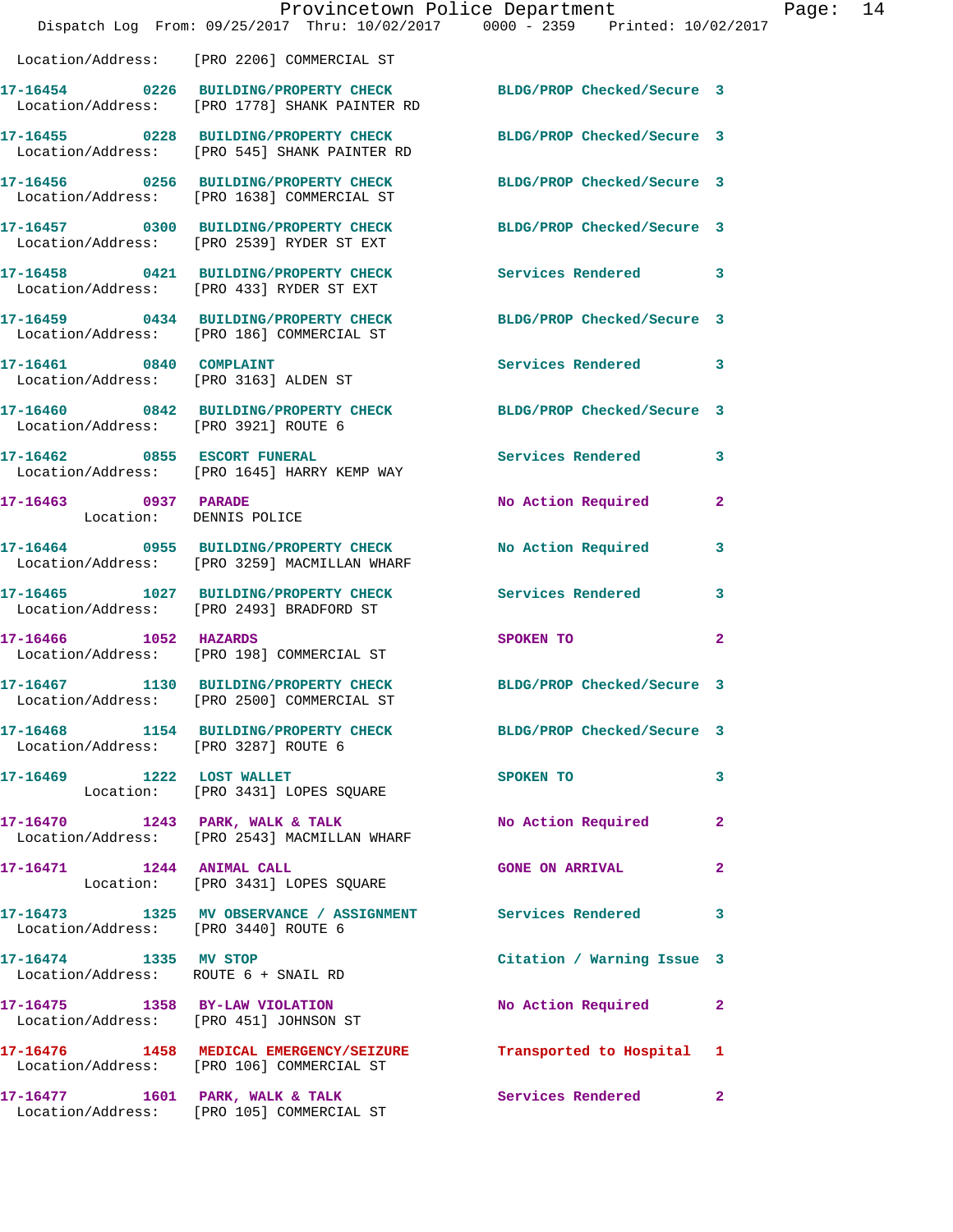|                                                          | Provincetown Police Department<br>Dispatch Log From: 09/25/2017 Thru: 10/02/2017 0000 - 2359 Printed: 10/02/2017 |                           |                | Pag          |
|----------------------------------------------------------|------------------------------------------------------------------------------------------------------------------|---------------------------|----------------|--------------|
|                                                          | 17-16478 1610 BUILDING/PROPERTY CHECK BLDG/PROP Checked/Secure 3<br>Location/Address: [PRO 182] COMMERCIAL ST    |                           |                |              |
|                                                          | 17-16480   1616 MV DISABLED<br>Location/Address: [PRO 1997] COMMERCIAL ST                                        | Services Rendered         | $\overline{a}$ |              |
| 17-16482 1715 MV STOP<br>Location/Address: COMMERCIAL ST |                                                                                                                  | <b>VERBAL WARNING</b>     | 3              |              |
|                                                          | 17-16484 1907 BAR CHECK<br>Location/Address: [PRO 399] COMMERCIAL ST                                             | Services Rendered         | $\overline{a}$ |              |
|                                                          | 17-16485 1914 BAR CHECK Services Rendered<br>Location/Address: [PRO 3633] COMMERCIAL ST                          |                           | $\overline{a}$ |              |
|                                                          | 17-16486 1915 BIKE ACCIDENT<br>Location/Address: [PRO 2577] BRADFORD ST                                          | PATIENT REFUSAL           | 1              |              |
| Location/Address: COMMERCIAL ST                          | 17-16487 1944 BUILDING/PROPERTY CHECK BLDG/PROP Checked/Secure 3                                                 |                           |                |              |
| 17-16489 2032 MV STOP                                    | Location/Address: [PRO 2479] ROUTE 6                                                                             | <b>VERBAL WARNING</b>     | 3              |              |
|                                                          | 17-16488 2033 MV OBSERVANCE / ASSIGNMENT Services Rendered<br>Location/Address: [PRO 1784] SHANK PAINTER RD      |                           | 3              |              |
| 17-16490 2114 MV STOP                                    | Location/Address: [PRO 3456] RYDER ST EXT                                                                        | <b>VERBAL WARNING</b>     | 3              |              |
|                                                          | 17-16491 2140 NOISE COMPLAINT<br>Location/Address: [PRO 444] HIGH POLE HILL                                      | SPOKEN TO                 | 3              |              |
|                                                          | 17-16492 2323 MEDICAL EMERGENCY<br>Location/Address: [PRO 105] COMMERCIAL ST                                     | Transported to Hospital 1 |                | $\mathbf{2}$ |
| Location: CENTER ROAM                                    | 17-16493 2337 PARK, WALK & TALK NO Action Required                                                               |                           | $\overline{2}$ |              |
| Location: CENTER ROAM                                    | 17-16494 2352 PARK, WALK & TALK 2008 Services Rendered                                                           |                           | $\overline{2}$ |              |
|                                                          | 17-16495 2355 BUILDING/PROPERTY CHECK Services Rendered<br>Location/Address: [PRO 2977] COMMERCIAL ST            |                           | 3              |              |
| For Date: 10/01/2017 - Sunday                            |                                                                                                                  |                           |                |              |
|                                                          | 17-16496 0002 MV OBSERVANCE / ASSIGNMENT No Action Required<br>Location/Address: [PRO 2859] BRADFORD ST          |                           | 3              |              |
|                                                          | 17-16498 0014 LOST PROPERTY<br>Location/Address: [PRO 542] SHANK PAINTER RD                                      | Services Rendered         | 3              |              |
|                                                          | 17-16499 0101 MV OBSERVANCE / ASSIGNMENT No Action Required<br>Location/Address: BRADFORD ST + RYDER ST          |                           | 3              |              |
|                                                          | 17-16500 0118 BUILDING/PROPERTY CHECK BLDG/PROP Checked/Secure 3<br>Location/Address: [PRO 444] HIGH POLE HILL   |                           |                |              |
|                                                          | 17-16501 0122 MV OBSERVANCE / ASSIGNMENT Services Rendered<br>Location/Address: BRADFORD ST + ALDEN ST           |                           | 3              |              |
|                                                          | 17-16502 0125 MV OBSERVANCE / ASSIGNMENT No Action Required<br>Location/Address: ROUTE 6 + SNAIL RD              |                           | 3              |              |
|                                                          | 17-16503 0142 MEDICAL EMERGENCY<br>Location/Address: [PRO 1878] CREEK HILL RD                                    | Transported to Hospital 1 |                |              |
|                                                          | 17-16504 0225 BY-LAW VIOLATION<br>Location/Address: [PRO 2898] JEROME SMITH RD                                   | SPOKEN TO                 | $\mathbf{2}$   |              |

age: 15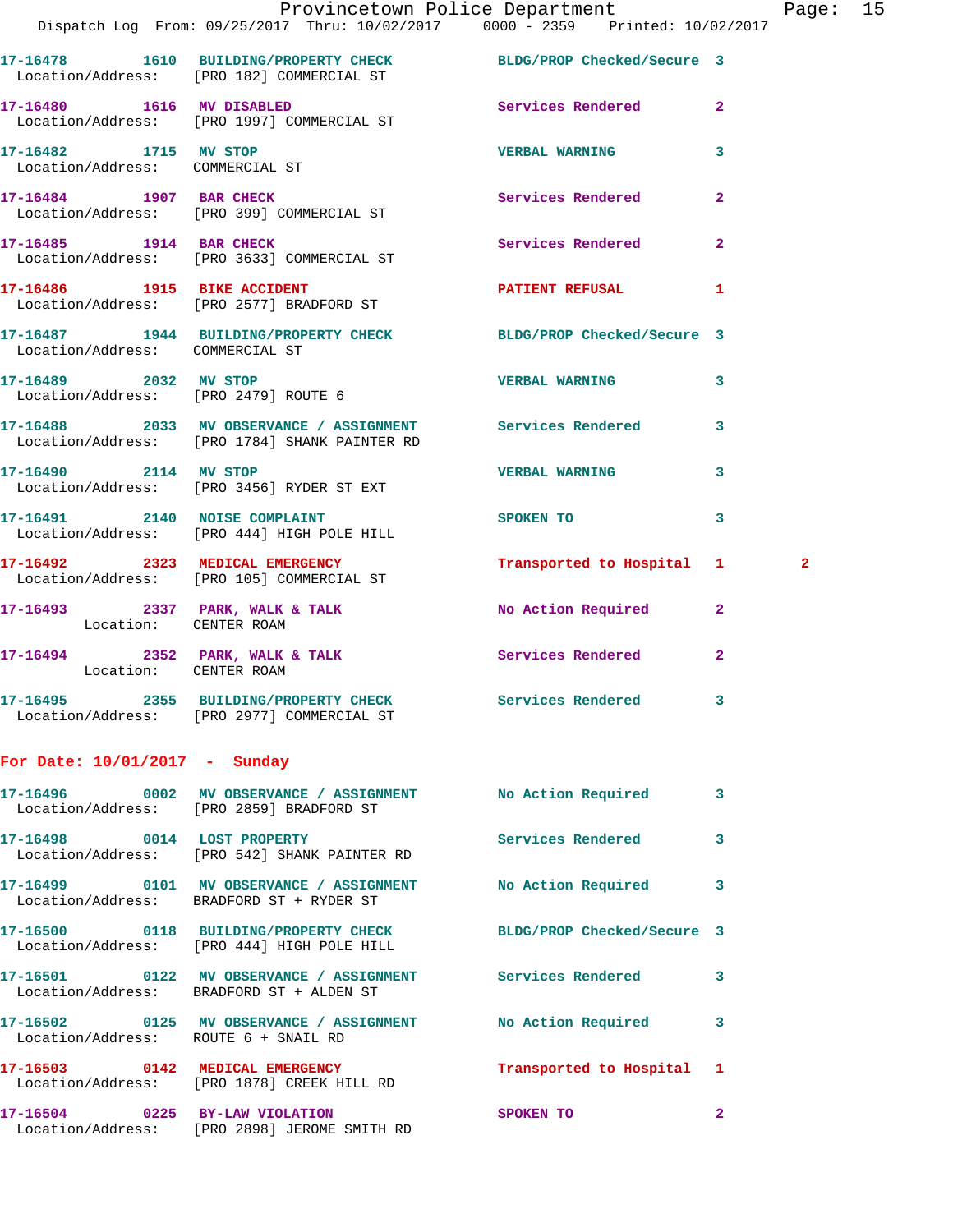| Location/Address: [PRO 1646] WINSLOW ST | 17-16505 0232 BUILDING/PROPERTY CHECK                                                                        | BLDG/PROP Checked/Secure 3 |              |
|-----------------------------------------|--------------------------------------------------------------------------------------------------------------|----------------------------|--------------|
|                                         | 17-16506 0238 BUILDING/PROPERTY CHECK<br>Location/Address: [PRO 3259] MACMILLAN WHARF                        | Services Rendered 3        |              |
|                                         | 17-16507 0244 BUILDING/PROPERTY CHECK<br>Location/Address: [PRO 447] JEROME SMITH RD                         | BLDG/PROP Checked/Secure 3 |              |
| Location/Address: [PRO 94] BRADFORD ST  | 17-16508 0256 MV OBSERVANCE / ASSIGNMENT Services Rendered                                                   |                            | $\mathbf{3}$ |
|                                         | 17-16509 0330 BUILDING/PROPERTY CHECK<br>Location/Address: [PRO 433] RYDER ST EXT                            | Services Rendered          | 3            |
| Refer To $P/C$ : 17-301-AR              | 17-16510 0422 MEDICAL EMERGENCY<br>Location/Address: [PRO 542] SHANK PAINTER RD                              | <b>PATIENT REFUSAL</b>     | 1            |
|                                         | 17-16512 0505 MEDICAL EMERGENCY<br>Location/Address: [PRO 542] SHANK PAINTER RD<br>Refer To $P/C:$ 17-303-AR | <b>PATIENT REFUSAL</b>     | $\mathbf{1}$ |
|                                         | 17-16514 0628 MEDICAL EMERGENCY<br>Location/Address: [PRO 542] SHANK PAINTER RD<br>Refer To $P/C:$ 17-301-AR | Services Rendered 1        |              |
| Refer To $P/C$ : 17-301-AR              | 17-16515 0701 MEDICAL EMERGENCY<br>Location/Address: [PRO 542] SHANK PAINTER RD                              | Services Rendered 1        |              |
|                                         | 17-16516 0841 911 / STUCK VEHICLE<br>Location/Address: [PRO 2499] RACE POINT RD                              | Referred to Other Agency 1 |              |
| 17-16518 0905 ASSIST CITIZEN            | Location/Address: [PRO 711] BRADFORD ST                                                                      | SPOKEN TO                  | 3            |
|                                         | 17-16517 0906 BUILDING/PROPERTY CHECK<br>Location/Address: [PRO 2977] COMMERCIAL ST                          | Services Rendered          | 3            |
|                                         | 17-16519 0918 MV OBSERVANCE / ASSIGNMENT Services Rendered<br>Location/Address: [PRO 525] COMMERCIAL ST      |                            | 3            |
| 17-16520 0921 TRESPASS                  | Location/Address: [PRO 1195] COMMERCIAL ST                                                                   | Services Rendered          | $\mathbf{2}$ |
| 17-16521 0938 LOST IPHONE               | Location/Address: [PRO 105] COMMERCIAL ST                                                                    | Services Rendered 3        |              |
|                                         | 17-16522 0958 BUILDING/PROPERTY CHECK<br>Location/Address: [PRO 99] COMMERCIAL ST                            | BLDG/PROP Checked/Secure 3 |              |
|                                         | 17-16523 1104 PARK, WALK & TALK<br>Location/Address: [PRO 105] COMMERCIAL ST                                 | Services Rendered          | $\mathbf{2}$ |
|                                         | Location/Address: [PRO 530] SHANK PAINTER RD                                                                 | <b>Services Rendered</b>   | 3            |
|                                         | 17-16526 1217 BUILDING/PROPERTY CHECK<br>Location/Address: [PRO 4080] RYDER ST EXT                           | BLDG/PROP Checked/Secure 3 |              |
| 17-16527 1231 BY-LAW VIOLATION          | Location/Address: [PRO 526] RYDER ST EXT                                                                     | Services Rendered          | $\mathbf{2}$ |
| 17-16528 1236 MEDICAL EMERGENCY         | Location/Address: [PRO 526] RYDER ST EXT                                                                     | Transported to Hospital 1  |              |
| 17-16529 1308 MV DISABLED               |                                                                                                              | Services Rendered 2        |              |

Location/Address: [PRO 301] COMMERCIAL ST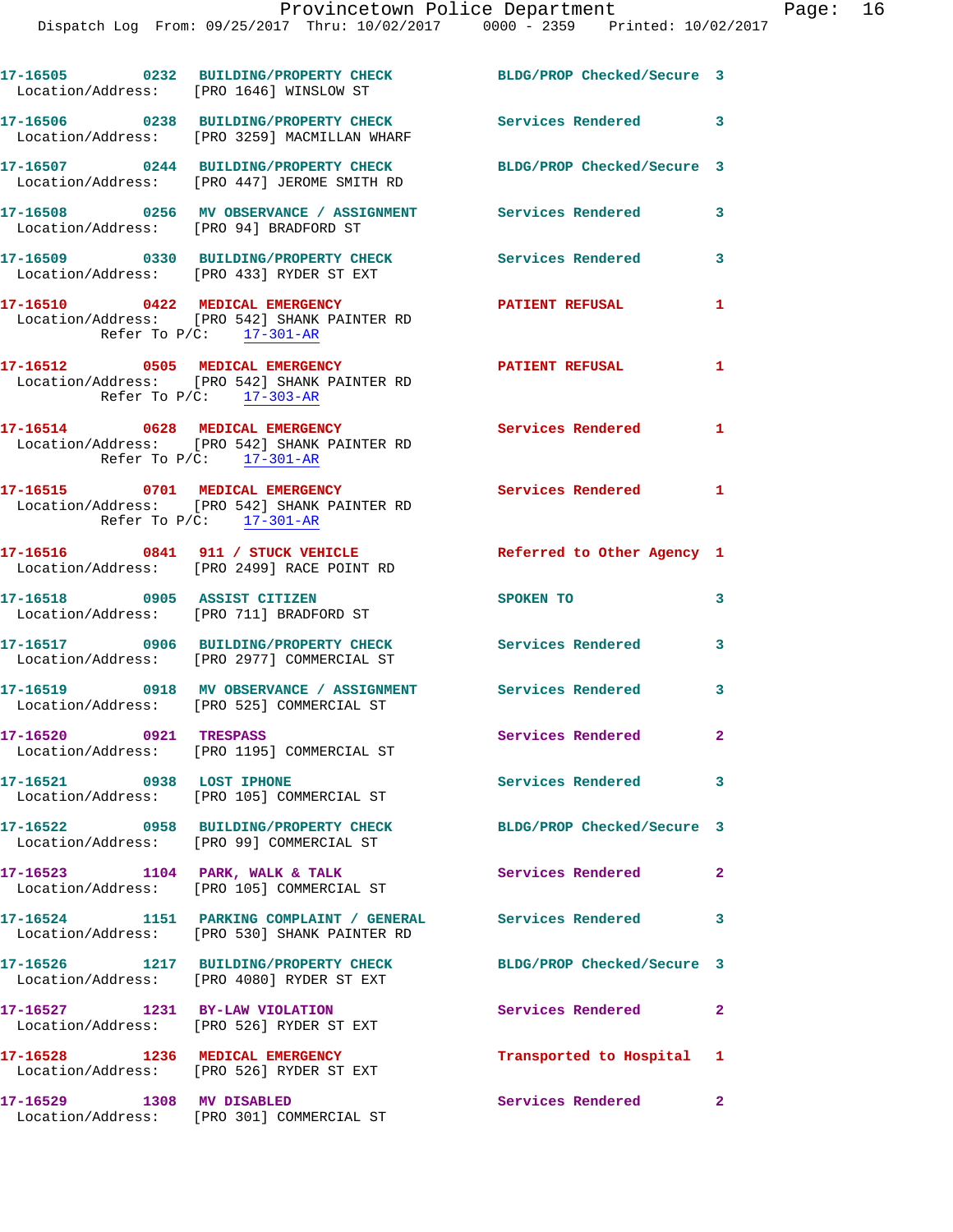|                                                     | Dispatch Log From: 09/25/2017 Thru: 10/02/2017 0000 - 2359 Printed: 10/02/2017                                 | Provincetown Police Department Page: 17 |              |  |
|-----------------------------------------------------|----------------------------------------------------------------------------------------------------------------|-----------------------------------------|--------------|--|
| Location/Address: AUNT SUKEYS WAY                   | 17-16530 1323 ANIMAL CALL/LOOSE DOG Could Not Locate 2                                                         |                                         |              |  |
|                                                     | 17-16531 1326 LARCENY / FORGERY / FRAUD Services Rendered 2<br>Location/Address: [PRO 542] SHANK PAINTER RD    |                                         |              |  |
| Location/Address: COMMERCIAL ST                     | 17-16534 1346 ANIMAL CALL                                                                                      | Services Rendered                       | $\mathbf{2}$ |  |
|                                                     | 17-16532 1348 MV OBSERVANCE / ASSIGNMENT Services Rendered 3<br>Location/Address: [PRO 3430] COMMERCIAL ST     |                                         |              |  |
|                                                     | 17-16535 1358 BUILDING/PROPERTY CHECK BLDG/PROP Checked/Secure 3<br>Location/Address: [PRO 4082] GOSNOLD ST    |                                         |              |  |
| Location/Address: COMMERCIAL ST                     | 17-16536 1446 LOST SAMSUNG PHONE 6 Services Rendered 3                                                         |                                         |              |  |
| Location/Address: COMMERCIAL ST                     | 17-16537 1501 FOLLOW UP/DOG IN CAR GONE ON ARRIVAL 2                                                           |                                         |              |  |
|                                                     | 17-16538 1552 BUILDING/PROPERTY CHECK BLDG/PROP Checked/Secure 3<br>Location/Address: [PRO 3033] COMMERCIAL ST |                                         |              |  |
| Location/Address: [PRO 3440] ROUTE 6                | 17-16539 1557 MV OBSERVANCE / ASSIGNMENT Services Rendered 3                                                   |                                         |              |  |
|                                                     | 17-16540 1604 MV STOP<br>Location/Address: [PRO 2513] ROUTE 6                                                  | <b>VERBAL WARNING</b>                   | 3            |  |
|                                                     | 17-16542 1638 BUILDING/PROPERTY CHECK BLDG/PROP Checked/Secure 3<br>Location/Address: [PRO 182] COMMERCIAL ST  |                                         |              |  |
|                                                     | 17-16543 1651 PARK, WALK & TALK 1988 Services Rendered<br>Location/Address: [PRO 105] COMMERCIAL ST            |                                         | $\mathbf{2}$ |  |
| 17-16544 1651 MV STOP<br>Refer To Arrest: 17-304-AR | Location/Address: [PRO 223] COMMERCIAL ST                                                                      | Arrest(s) Made                          | 3            |  |
|                                                     | 17-16545 1914 MV COMPLAINT<br>Location/Address: [PRO 1111] STANDISH AVE<br>Refer To Arrest: 17-305-AR          | Arrest(s) Made                          | 2            |  |
| Refer To Arrest: 17-305-AR                          | 17-16546 1939 MEDICAL EMERGENCY/EVAL 2001 PATIENT REFUSAL 1<br>Location/Address: [PRO 1256] STANDISH ST        |                                         |              |  |
|                                                     | 17-16547 2234 BAR CHECK<br>Location/Address: [PRO 2737] COMMERCIAL ST                                          | Services Rendered                       | -2           |  |
| Location/Address: [PRO 2521] ROUTE 6                | 17-16549 2348 ASSIST DEPARTMENT / MUTUAL AID Services Rendered 3                                               |                                         |              |  |
| For Date: 10/02/2017 - Monday                       |                                                                                                                |                                         |              |  |
|                                                     | 17-16550 0038 BUILDING/PROPERTY CHECK Services Rendered 3<br>Location/Address: [PRO 3259] MACMILLAN WHARF      |                                         |              |  |
|                                                     | 17-16551 0047 MV OBSERVANCE / ASSIGNMENT Services Rendered 3<br>Location/Address: BRADFORD ST + RYDER ST       |                                         |              |  |
|                                                     | 17-16552 0049 SERVICE CALL / POLICE SPOKEN TO<br>Location/Address: [PRO 1789] BRADFORD ST                      |                                         | 3            |  |
|                                                     | 17-16553 0206 MV OBSERVANCE / ASSIGNMENT Services Rendered 3<br>Location/Address: BRADFORD ST + RYDER ST       |                                         |              |  |
|                                                     | 17-16554 0243 BUILDING/PROPERTY CHECK BLDG/PROP Checked/Secure 3                                               |                                         |              |  |

Location/Address: [PRO 530] SHANK PAINTER RD